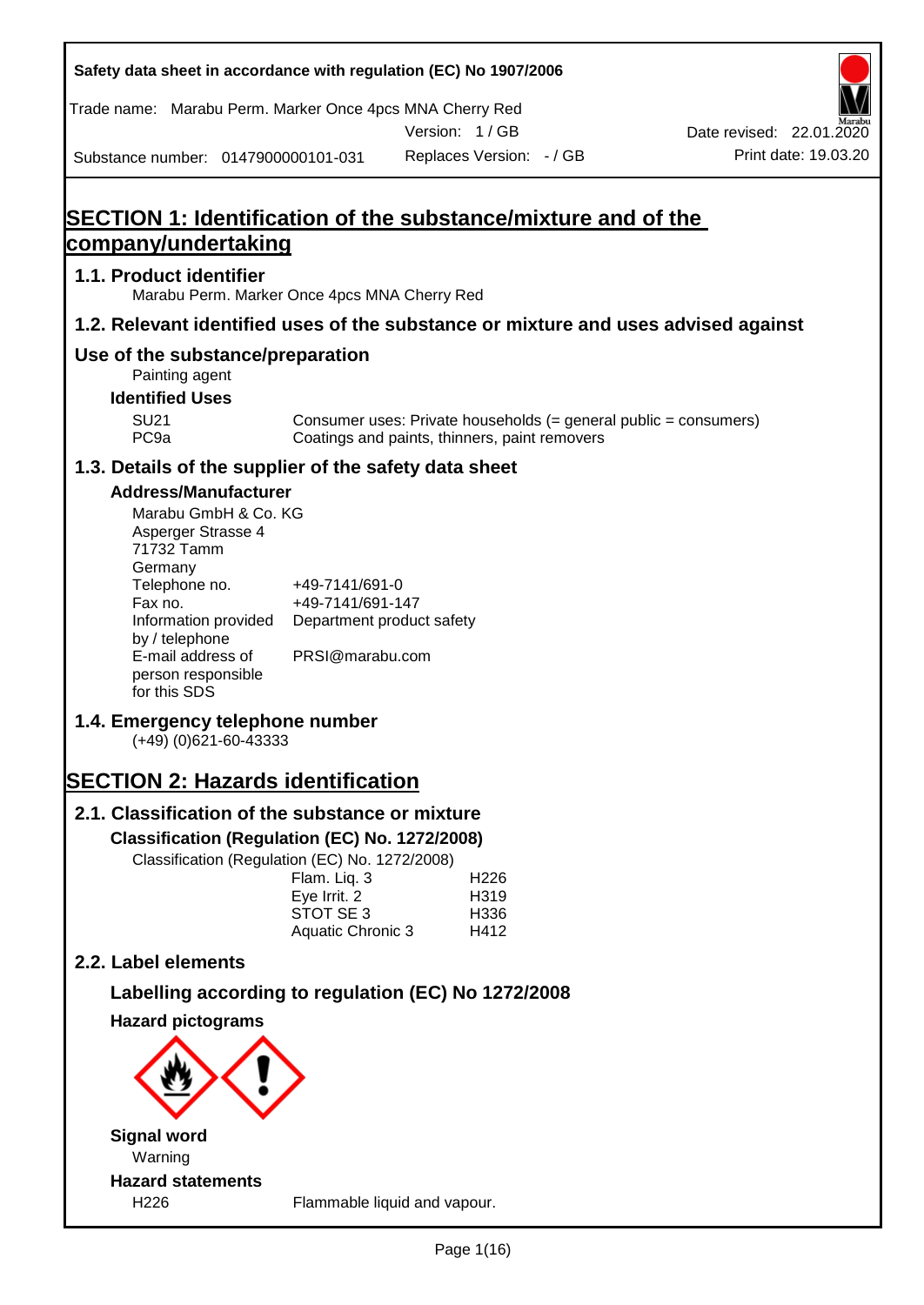| Safety data sheet in accordance with regulation (EC) No 1907/2006               |                                                        |                                                                                                                                     |                          |            |   |                                                                                  |  |  |
|---------------------------------------------------------------------------------|--------------------------------------------------------|-------------------------------------------------------------------------------------------------------------------------------------|--------------------------|------------|---|----------------------------------------------------------------------------------|--|--|
| Trade name: Marabu Perm. Marker Once 4pcs MNA Cherry Red                        |                                                        |                                                                                                                                     |                          |            |   |                                                                                  |  |  |
|                                                                                 |                                                        |                                                                                                                                     | Version: 1/GB            |            |   | Date revised: 22.01.2020<br>Print date: 19.03.20                                 |  |  |
| Substance number: 0147900000101-031                                             |                                                        |                                                                                                                                     | Replaces Version: - / GB |            |   |                                                                                  |  |  |
| H319                                                                            | Causes serious eye irritation.                         |                                                                                                                                     |                          |            |   |                                                                                  |  |  |
| H336                                                                            | May cause drowsiness or dizziness.                     |                                                                                                                                     |                          |            |   |                                                                                  |  |  |
| H412                                                                            | Harmful to aquatic life with long lasting effects.     |                                                                                                                                     |                          |            |   |                                                                                  |  |  |
| <b>Precautionary statements</b>                                                 |                                                        |                                                                                                                                     |                          |            |   |                                                                                  |  |  |
| P101                                                                            |                                                        |                                                                                                                                     |                          |            |   | If medical advice is needed, have product container or label at hand.            |  |  |
| P <sub>102</sub><br>P210                                                        | Keep out of reach of children.<br>sources. No smoking. |                                                                                                                                     |                          |            |   | Keep away from heat, hot surfaces, sparks, open flames and other ignition        |  |  |
| P264.1                                                                          | Wash hands thoroughly after handling.                  |                                                                                                                                     |                          |            |   |                                                                                  |  |  |
| P271                                                                            | Use only outdoors or in a well-ventilated area.        |                                                                                                                                     |                          |            |   |                                                                                  |  |  |
| P <sub>280</sub>                                                                |                                                        |                                                                                                                                     |                          |            |   | Wear protective gloves / protective clothing / eye protection / face protection. |  |  |
| P305+P351+P338                                                                  |                                                        | IF IN EYES: Rinse cautiously with water for several minutes. Remove contact<br>lenses, if present and easy to do. Continue rinsing. |                          |            |   |                                                                                  |  |  |
| P405<br>P501.9                                                                  | Store locked up.                                       |                                                                                                                                     |                          |            |   |                                                                                  |  |  |
|                                                                                 | Dispose of contents / container as problematic waste.  |                                                                                                                                     |                          |            |   |                                                                                  |  |  |
| Hazardous component(s) to be indicated on label (Regulation (EC) No. 1272/2008) |                                                        |                                                                                                                                     |                          |            |   |                                                                                  |  |  |
| contains                                                                        | 1-Methoxy-2-propanol                                   |                                                                                                                                     |                          |            |   |                                                                                  |  |  |
| 2.3. Other hazards<br>No special hazards have to be mentioned.                  |                                                        |                                                                                                                                     |                          |            |   |                                                                                  |  |  |
| <b>SECTION 3: Composition/information on ingredients</b>                        |                                                        |                                                                                                                                     |                          |            |   |                                                                                  |  |  |
| 3.2. Mixtures                                                                   |                                                        |                                                                                                                                     |                          |            |   |                                                                                  |  |  |
| <b>Hazardous ingredients</b>                                                    |                                                        |                                                                                                                                     |                          |            |   |                                                                                  |  |  |
|                                                                                 |                                                        |                                                                                                                                     |                          |            |   |                                                                                  |  |  |
| <b>Ethanol</b>                                                                  |                                                        |                                                                                                                                     |                          |            |   |                                                                                  |  |  |
| CAS No.<br>EINECS no.                                                           | 64-17-5<br>200-578-6                                   |                                                                                                                                     |                          |            |   |                                                                                  |  |  |
| Registration no.                                                                | 01-2119457610-43                                       |                                                                                                                                     |                          |            |   |                                                                                  |  |  |
| Concentration                                                                   | — >=                                                   | 25                                                                                                                                  | $\sim$                   | 50         | % |                                                                                  |  |  |
|                                                                                 |                                                        |                                                                                                                                     |                          |            |   |                                                                                  |  |  |
| Classification (Regulation (EC) No. 1272/2008)                                  |                                                        |                                                                                                                                     |                          |            |   |                                                                                  |  |  |
|                                                                                 | Flam. Liq. 2<br>Eye Irrit. 2                           |                                                                                                                                     | H <sub>225</sub><br>H319 |            |   |                                                                                  |  |  |
| Concentration limits (Regulation (EC) No. 1272/2008)                            | Eye Irrit. 2                                           | H319                                                                                                                                |                          | $>= 50 \%$ |   |                                                                                  |  |  |
| 1-Methoxy-2-propanol                                                            |                                                        |                                                                                                                                     |                          |            |   |                                                                                  |  |  |
| CAS No.                                                                         | 107-98-2                                               |                                                                                                                                     |                          |            |   |                                                                                  |  |  |
| EINECS no.                                                                      | 203-539-1                                              |                                                                                                                                     |                          |            |   |                                                                                  |  |  |
| Registration no.                                                                | 01-2119457435-35                                       |                                                                                                                                     |                          |            |   |                                                                                  |  |  |
| Concentration                                                                   | $>=$                                                   | 25                                                                                                                                  | $\,<\,$                  | 50         | % |                                                                                  |  |  |
| Classification (Regulation (EC) No. 1272/2008)                                  | STOT SE 3                                              |                                                                                                                                     | H336                     |            |   |                                                                                  |  |  |
|                                                                                 | Flam. Liq. 3                                           |                                                                                                                                     | H <sub>226</sub>         |            |   |                                                                                  |  |  |
| <b>Benzyl alcohol</b>                                                           |                                                        |                                                                                                                                     |                          |            |   |                                                                                  |  |  |
| CAS No.                                                                         | 100-51-6                                               |                                                                                                                                     |                          |            |   |                                                                                  |  |  |
| EINECS no.                                                                      | 202-859-9                                              |                                                                                                                                     |                          |            |   |                                                                                  |  |  |
| Registration no.                                                                | 01-2119492630-38                                       |                                                                                                                                     |                          |            |   |                                                                                  |  |  |
| Concentration                                                                   | $>=$                                                   | 1                                                                                                                                   | $\lt$                    | 10         | % |                                                                                  |  |  |
| Classification (Regulation (EC) No. 1272/2008)                                  | Acute Tox. 4                                           |                                                                                                                                     | H332                     |            |   |                                                                                  |  |  |
|                                                                                 |                                                        |                                                                                                                                     |                          |            |   |                                                                                  |  |  |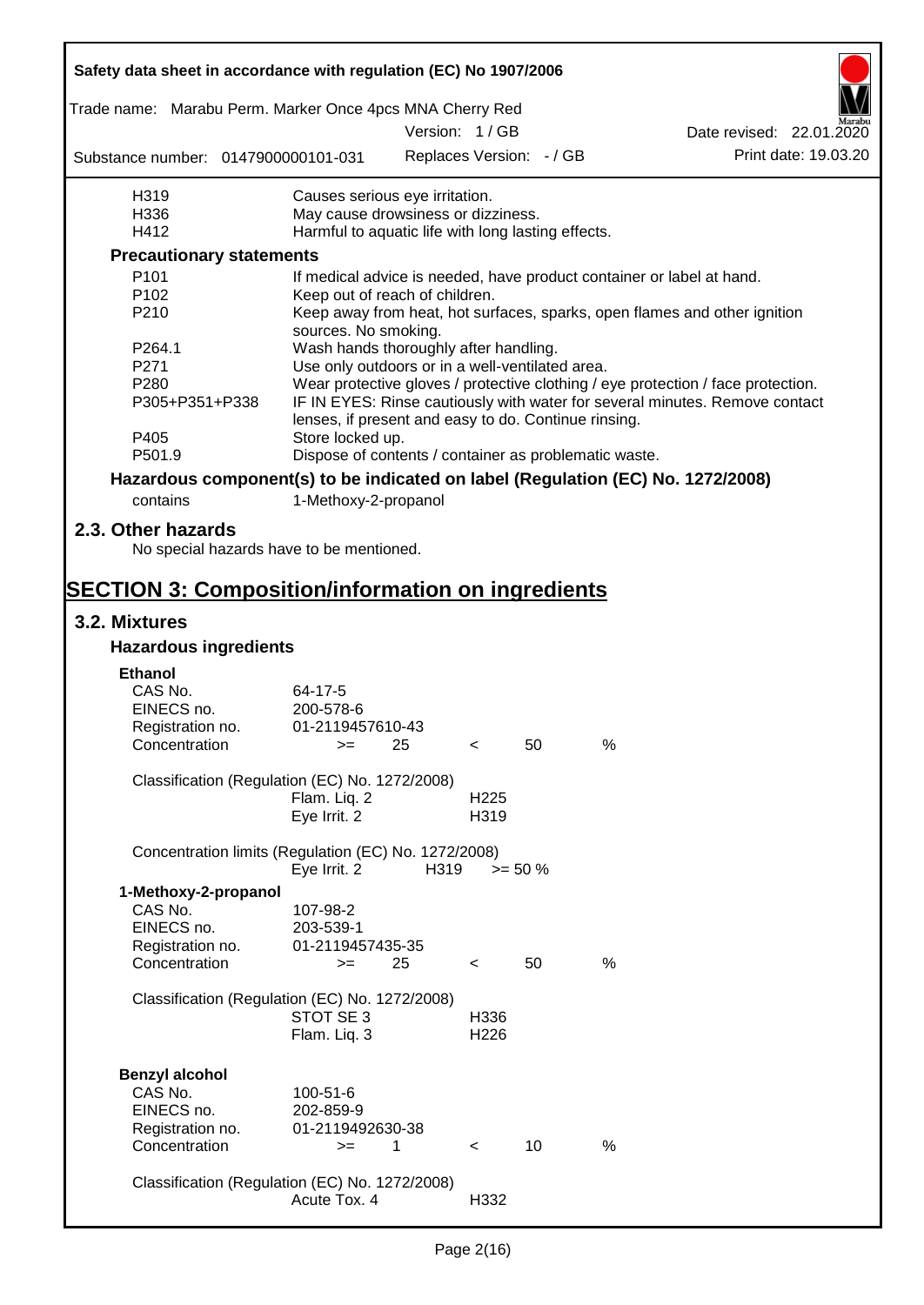|               | Safety data sheet in accordance with regulation (EC) No 1907/2006                   |               |                         |    |   |                          |                      |
|---------------|-------------------------------------------------------------------------------------|---------------|-------------------------|----|---|--------------------------|----------------------|
| Trade name:   | Marabu Perm. Marker Once 4pcs MNA Cherry Red                                        |               |                         |    |   |                          | Marabu               |
|               |                                                                                     | Version: 1/GB |                         |    |   | Date revised: 22.01.2020 |                      |
|               | Substance number: 0147900000101-031                                                 |               | Replaces Version: -/ GB |    |   |                          | Print date: 19.03.20 |
|               | Acute Tox, 4                                                                        |               | H302                    |    |   |                          |                      |
|               | Eye Irrit. 2                                                                        |               | H <sub>3</sub> 19       |    |   |                          |                      |
| CAS No.       | 3',6'-bis(diethylamino)spiro[isobenzofuran-1(3H),9'-[9H]xanthene]-3-one<br>509-34-2 |               |                         |    |   |                          |                      |
| EINECS no.    | 208-096-8                                                                           |               |                         |    |   |                          |                      |
| Concentration | $>=$                                                                                | 2,5           | $\leq$                  | 10 | % |                          |                      |
|               | Classification (Regulation (EC) No. 1272/2008)                                      |               |                         |    |   |                          |                      |
|               | Acute Tox. 4                                                                        |               | H <sub>302</sub>        |    |   |                          |                      |
|               | Eye Irrit. 2                                                                        |               | H319                    |    |   |                          |                      |
|               | Aquatic Chronic 2                                                                   |               | H411                    |    |   |                          |                      |

# **SECTION 4: First aid measures**

## **4.1. Description of first aid measures**

### **General information**

In all cases of doubt, or when symptoms persist, seek medical attention. Never give anything by mouth to an unconscious person. If unconscious place in recovery position and seek medical advice.

#### **After inhalation**

Remove to fresh air, keep patient warm and at rest. If breathing is irregular or stopped, administer artificial respiration.

#### **After skin contact**

Remove contaminated clothing. Wash skin thoroughly with soap and water or use recognised skin cleanser. Do NOT use solvents or thinners.

#### **After eye contact**

Remove contact lenses, irrigate copiously with clean, fresh water, holding the eyelids apart for at least 10 minutes and seek immediate medical advice.

#### **After ingestion**

If accidentally swallowed rinse the mouth with plenty of water (only if the person is conscious) and obtain immediate medical attention. Keep at rest. Do NOT induce vomiting.

## **4.2. Most important symptoms and effects, both acute and delayed**

Until now no symptoms known so far.

## **4.3. Indication of any immediate medical attention and special treatment needed**

## **Hints for the physician / treatment**

Treat symptomatically

## **SECTION 5: Firefighting measures**

## **5.1. Extinguishing media**

## **Suitable extinguishing media**

Recommended: alcohol resistant foam, CO2, powders, water spray/mist, Not be used for safety reasons: water *iet* 

## **5.2. Special hazards arising from the substance or mixture**

In the event of fire the following can be released: Carbon monoxide (CO); Carbon dioxide (CO2); dense black smoke; Nitrogen oxides (NOx); Sulphur oxides; Hydrogen chloride (HCl)

## **5.3. Advice for firefighters**

## **Special protective equipment for fire-fighting**

Cool closed containers exposed to fire with water. Do not allow run-off from fire fighting to enter drains or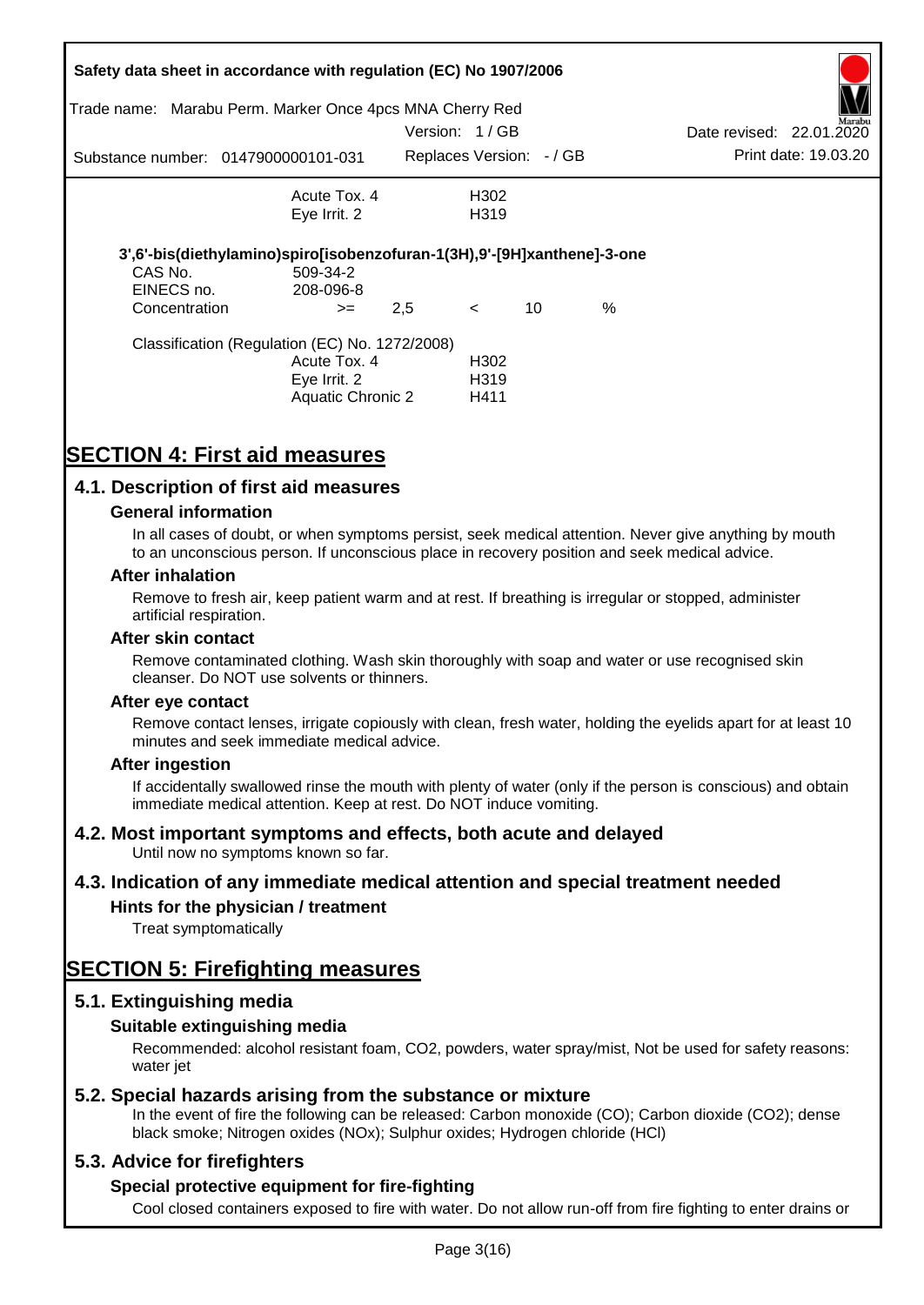

Trade name: Marabu Perm. Marker Once 4pcs MNA Cherry Red

Version: 1 / GB

Replaces Version: - / GB Print date: 19.03.20 Date revised: 22.01.

Substance number: 0147900000101-031

water courses.

# **SECTION 6: Accidental release measures**

## **6.1. Personal precautions, protective equipment and emergency procedures**

Exclude sources of ignition and ventilate the area. Avoid breathing vapours. Refer to protective measures listed in Sections 7 and 8.

## **6.2. Environmental precautions**

Do not allow to enter drains or waterways. If the product contaminates lakes, rivers or sewage, inform appropriate authorities in accordance with local regulations.

## **6.3. Methods and material for containment and cleaning up**

Contain and collect spillage with non-combustible absorbent materials, e.g. sand, earth, vermiculite, diatomaceous earth and place in container for disposal according to local regulations (see section 13). Clean preferably with a detergent - avoid use of solvents.

## **6.4. Reference to other sections**

Information regarding Safe handling, see Section 7. Information regarding personal protective measures, see Section 8. Information regarding waste disposal, see Section 13.

# **SECTION 7: Handling and storage**

## **7.1. Precautions for safe handling**

## **Advice on safe handling**

Prevent the creation of flammable or explosive concentrations of vapour in air and avoid vapour concentration higher than the occupational exposure limits. In addition, the product should only be used in areas from which all naked lights and other sources of ignition have been excluded. Electrical equipment should be protected to the appropriate standard. Mixture may charge electrostatically: always use earthing leads when transferring from one container to another. Operators should wear anti-static footwear and clothing and floors should be of the conducting type. Isolate from sources of heat, sparks and open flame. No sparking tools should be used. Avoid skin and eye contact. Avoid the inhalation of particulates and spray mist arising from the application of this mixture. Smoking, eating and drinking shall be prohibited in application area. For personal protection see Section 8. Never use pressure to empty: container is not a pressure vessel. Always keep in containers of same material as the original one. Comply with the health and safety at work laws. Do not allow to enter drains or water courses.

## **Advice on protection against fire and explosion**

Vapours are heavier than air and may spread along floors. Vapours may form explosive mixtures with air.

### **Classification of fires / temperature class / Ignition group / Dust explosion class**

| Classification of fires | B (Combustible liquid substances) |
|-------------------------|-----------------------------------|
| Temperature class       | T3                                |

## **7.2. Conditions for safe storage, including any incompatibilities**

## **Requirements for storage rooms and vessels**

Electrical installations/working materials must comply with the local applied technological safety standards. Storage rooms in which filling operations take place must have a conducting floor. Store in accordance with national regulation

#### **Hints on storage assembly**

Store away from oxidising agents, from strongly alkaline and strongly acid materials.

## **Further information on storage conditions**

Observe label precautions. Store between 15 and 30 °C in a dry, well ventilated place away from sources of heat and direct sunlight. Keep container tightly closed. Keep away from sources of ignition. No smoking. Prevent unauthorised access. Containers which are opened must be carefully resealed and kept upright to prevent leakage.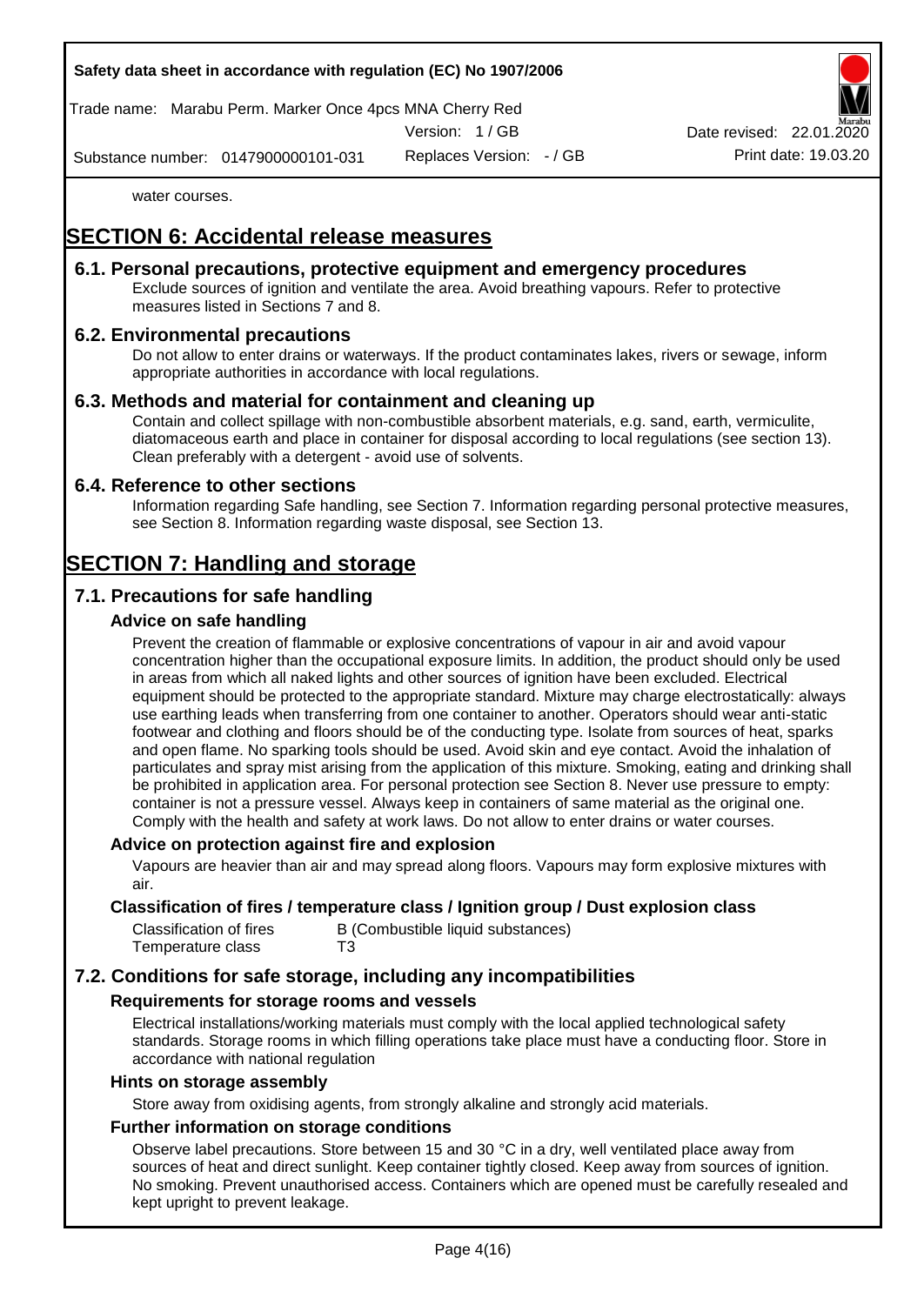| Safety data sheet in accordance with regulation (EC) No 1907/2006 |             |                                |      |                   |                          |
|-------------------------------------------------------------------|-------------|--------------------------------|------|-------------------|--------------------------|
| Trade name: Marabu Perm. Marker Once 4pcs MNA Cherry Red          |             |                                |      |                   |                          |
|                                                                   |             | Version: 1/GB                  |      |                   | Date revised: 22.01.2020 |
| Substance number: 0147900000101-031                               |             | Replaces Version: - / GB       |      |                   | Print date: 19.03.20     |
| 7.3. Specific end use(s)<br>Painting agent                        |             |                                |      |                   |                          |
| <b>SECTION 8: Exposure controls/personal protection</b>           |             |                                |      |                   |                          |
| 8.1. Control parameters                                           |             |                                |      |                   |                          |
| <b>Exposure limit values</b>                                      |             |                                |      |                   |                          |
| <b>Ethanol</b>                                                    |             |                                |      |                   |                          |
| List                                                              | EH40        |                                |      |                   |                          |
| <b>Type</b>                                                       | WEL         |                                |      |                   |                          |
| Value                                                             | 1920        | mg/m <sup>3</sup>              | 1000 | ppm(V)            |                          |
| <b>Status: 2011</b>                                               |             |                                |      |                   |                          |
| 1-Methoxy-2-propanol                                              |             |                                |      |                   |                          |
| List                                                              | <b>EH40</b> |                                |      |                   |                          |
| <b>Type</b>                                                       | WEL         |                                |      |                   |                          |
| Value                                                             | 375         | mg/m <sup>3</sup>              | 100  | ppm(V)            |                          |
| Short term exposure limit                                         | 560         | mg/m <sup>3</sup>              | 150  | ppm(V)            |                          |
| Skin resorption / sensibilisation: Sk;                            |             | <b>Status: 2011</b>            |      |                   |                          |
| <b>Derived No/Minimal Effect Levels (DNEL/DMEL)</b>               |             |                                |      |                   |                          |
| <b>Ethanol</b>                                                    |             |                                |      |                   |                          |
| Type of value                                                     |             | Derived No Effect Level (DNEL) |      |                   |                          |
| Reference group                                                   | Worker      |                                |      |                   |                          |
| Duration of exposure                                              | Long term   |                                |      |                   |                          |
| Route of exposure                                                 | inhalative  |                                |      |                   |                          |
| Mode of action                                                    |             | Systemic effects               |      |                   |                          |
| Concentration                                                     |             | 950                            |      | mg/m <sup>3</sup> |                          |
| Type of value                                                     |             | Derived No Effect Level (DNEL) |      |                   |                          |
| Reference group                                                   | Worker      |                                |      |                   |                          |
| Duration of exposure                                              | Short term  |                                |      |                   |                          |
| Route of exposure                                                 | inhalative  |                                |      |                   |                          |
| Mode of action                                                    |             | Local effects                  |      |                   |                          |
| Concentration                                                     |             | 1900                           |      | mg/m <sup>3</sup> |                          |
|                                                                   |             |                                |      |                   |                          |
| Type of value                                                     |             | Derived No Effect Level (DNEL) |      |                   |                          |
| Reference group                                                   | Worker      |                                |      |                   |                          |
| Duration of exposure                                              | Long term   |                                |      |                   |                          |
| Route of exposure                                                 | dermal      |                                |      |                   |                          |
| Mode of action                                                    |             | Systemic effects               |      |                   |                          |
| Concentration                                                     |             | 343                            |      | mg/kg/d           |                          |
|                                                                   |             |                                |      |                   |                          |
| Type of value                                                     |             | Derived No Effect Level (DNEL) |      |                   |                          |
| Reference group                                                   | Consumer    |                                |      |                   |                          |
| Duration of exposure                                              | Long term   |                                |      |                   |                          |
| Route of exposure                                                 | inhalative  |                                |      |                   |                          |
| Mode of action                                                    |             | Systemic effects               |      |                   |                          |
| Concentration                                                     |             | 114                            |      | mg/m <sup>3</sup> |                          |
| Type of value                                                     |             | Derived No Effect Level (DNEL) |      |                   |                          |
| Reference group                                                   | Consumer    |                                |      |                   |                          |
| Duration of exposure                                              | Short term  |                                |      |                   |                          |
| Route of exposure                                                 | inhalative  |                                |      |                   |                          |
| Mode of action                                                    |             | Local effects                  |      |                   |                          |
| Concentration                                                     |             | 950                            |      | mg/m <sup>3</sup> |                          |
|                                                                   |             |                                |      |                   |                          |

Ī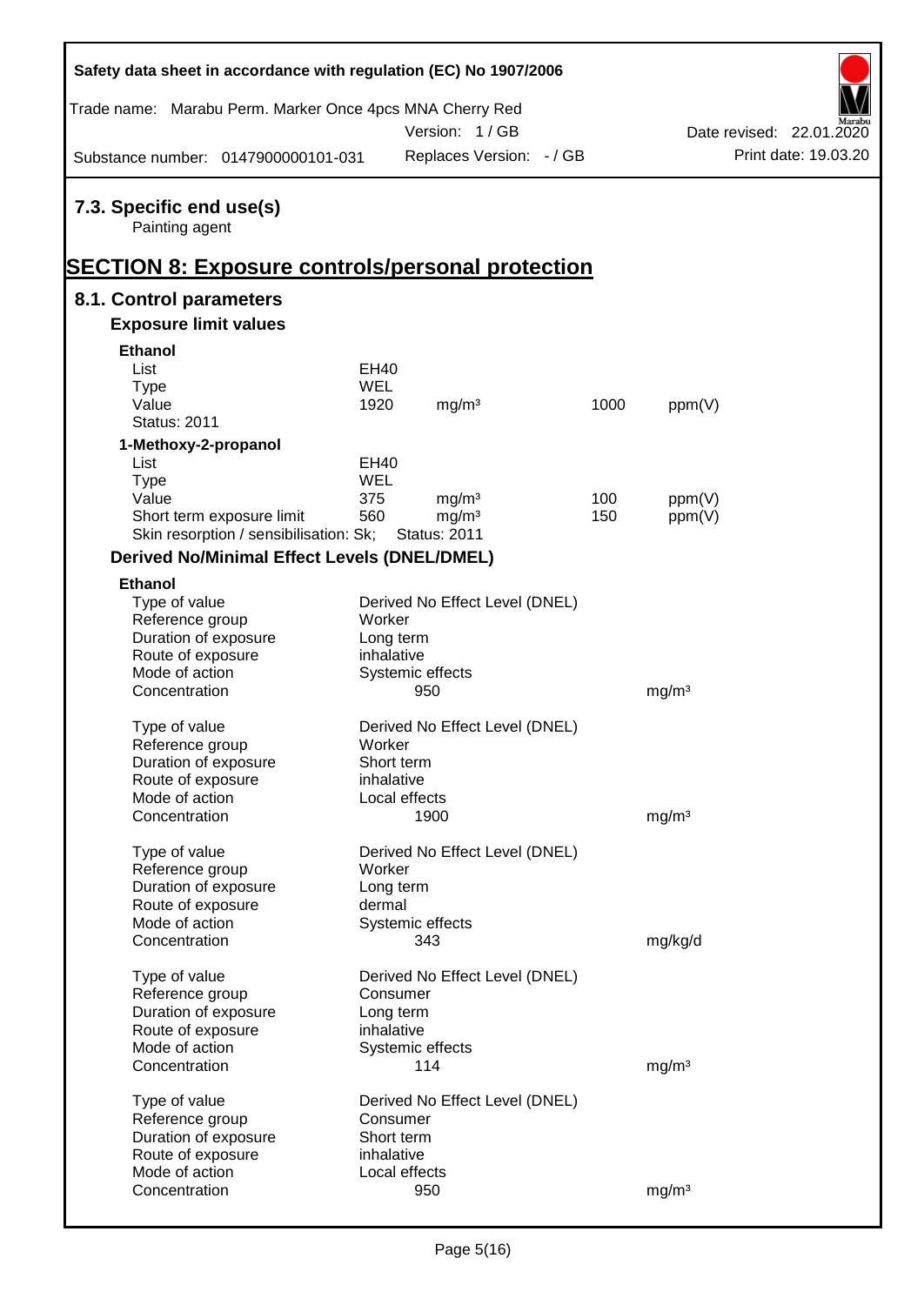| Safety data sheet in accordance with regulation (EC) No 1907/2006 |                                |                          |
|-------------------------------------------------------------------|--------------------------------|--------------------------|
| Trade name: Marabu Perm. Marker Once 4pcs MNA Cherry Red          |                                |                          |
|                                                                   | Version: 1/GB                  | Date revised: 22.01.2020 |
| Substance number: 0147900000101-031                               | Replaces Version: - / GB       | Print date: 19.03.20     |
| Type of value                                                     | Derived No Effect Level (DNEL) |                          |
| Reference group                                                   | Consumer                       |                          |
| Duration of exposure                                              | Long term                      |                          |
| Route of exposure                                                 | dermal                         |                          |
| Mode of action                                                    | Systemic effects               |                          |
| Concentration                                                     | 206                            | mg/kg/d                  |
| Type of value                                                     | Derived No Effect Level (DNEL) |                          |
| Reference group                                                   | Consumer                       |                          |
| Duration of exposure                                              | Long term                      |                          |
| Route of exposure                                                 | oral                           |                          |
| Mode of action                                                    | Systemic effects               |                          |
| Concentration                                                     | 87                             | mg/kg/d                  |
|                                                                   |                                |                          |
| 1-Methoxy-2-propanol                                              |                                |                          |
| Type of value                                                     | Derived No Effect Level (DNEL) |                          |
| Reference group                                                   | Worker                         |                          |
| Duration of exposure                                              | Acute                          |                          |
| Route of exposure<br>Mode of action                               | inhalative<br>Local effects    |                          |
| Concentration                                                     | 553,5                          | mg/m <sup>3</sup>        |
|                                                                   |                                |                          |
| Type of value                                                     | Derived No Effect Level (DNEL) |                          |
| Reference group                                                   | Worker                         |                          |
| Duration of exposure                                              | Long term                      |                          |
| Route of exposure                                                 | dermal                         |                          |
| Mode of action                                                    | Systemic effects               |                          |
| Concentration                                                     | 50,6                           | mg/person/               |
|                                                                   |                                | d                        |
| Type of value                                                     | Derived No Effect Level (DNEL) |                          |
| Reference group                                                   | Worker                         |                          |
| Duration of exposure                                              | Long term                      |                          |
| Route of exposure                                                 | inhalative                     |                          |
| Mode of action                                                    | Systemic effects               |                          |
| Concentration                                                     | 369                            | mg/m <sup>3</sup>        |
|                                                                   |                                |                          |
| Type of value                                                     | Derived No Effect Level (DNEL) |                          |
| Reference group                                                   | <b>General Population</b>      |                          |
| Duration of exposure                                              | Long term<br>dermal            |                          |
| Route of exposure<br>Mode of action                               | Systemic effects               |                          |
| Concentration                                                     | 18,1                           | mg/kg                    |
|                                                                   |                                |                          |
| Type of value                                                     | Derived No Effect Level (DNEL) |                          |
| Reference group                                                   | <b>General Population</b>      |                          |
| Duration of exposure                                              | Long term                      |                          |
| Route of exposure                                                 | inhalative                     |                          |
| Mode of action                                                    | Systemic effects               |                          |
| Concentration                                                     | 43,9                           | mg/m <sup>3</sup>        |
| Type of value                                                     | Derived No Effect Level (DNEL) |                          |
| Reference group                                                   | <b>General Population</b>      |                          |
| Duration of exposure                                              | Long term                      |                          |
| Route of exposure                                                 | oral                           |                          |
| Mode of action                                                    | Systemic effects               |                          |
| Concentration                                                     | 3,3                            | mg/kg/d                  |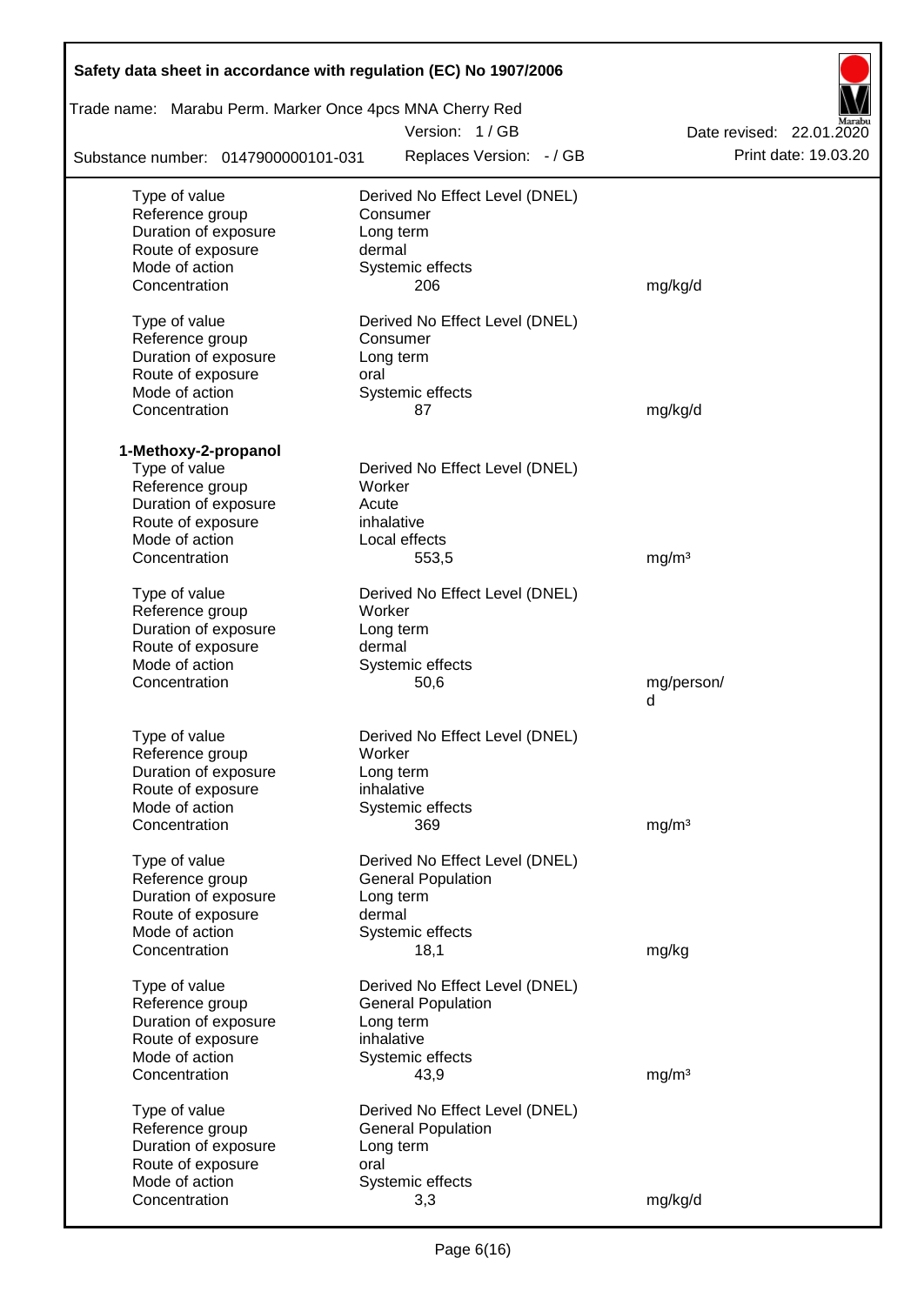|  | Trade name: Marabu Perm. Marker Once 4pcs MNA Cherry Red |  |  |  |  |
|--|----------------------------------------------------------|--|--|--|--|
|--|----------------------------------------------------------|--|--|--|--|

Version: 1 / GB

Substance number: 0147900000101-031

Replaces Version: - / GB Print date: 19.03.20 Date revised: 22.01.2020

| <b>Benzyl alcohol</b> |                                |                   |
|-----------------------|--------------------------------|-------------------|
| Type of value         | Derived No Effect Level (DNEL) |                   |
| Reference group       | Worker                         |                   |
| Duration of exposure  | Long term                      |                   |
| Route of exposure     | inhalative                     |                   |
| Mode of action        | Systemic effects               |                   |
| Concentration         | 22                             | mg/m <sup>3</sup> |
| Type of value         | Derived No Effect Level (DNEL) |                   |
| Reference group       | Worker                         |                   |
| Duration of exposure  | Short term                     |                   |
| Route of exposure     | inhalative                     |                   |
| Mode of action        | Systemic effects               |                   |
| Concentration         | 110                            | mg/m <sup>3</sup> |
| Type of value         | Derived No Effect Level (DNEL) |                   |
| Reference group       | Worker                         |                   |
| Duration of exposure  | Long term                      |                   |
| Route of exposure     | dermal                         |                   |
| Mode of action        | Systemic effects               |                   |
| Concentration         | 8                              | mg/kg/d           |
| Type of value         | Derived No Effect Level (DNEL) |                   |
| Reference group       | Worker                         |                   |
| Duration of exposure  | Short term                     |                   |
| Route of exposure     | dermal                         |                   |
| Mode of action        | Systemic effects               |                   |
| Concentration         | 40                             | mg/kg/d           |
| Type of value         | Derived No Effect Level (DNEL) |                   |
| Reference group       | Consumer                       |                   |
| Duration of exposure  | Long term                      |                   |
| Route of exposure     | inhalative                     |                   |
| Mode of action        | Systemic effects               |                   |
| Concentration         | 5,4                            | mg/m <sup>3</sup> |
| Type of value         | Derived No Effect Level (DNEL) |                   |
| Reference group       | Consumer                       |                   |
| Duration of exposure  | Short term                     |                   |
| Route of exposure     | inhalative                     |                   |
| Mode of action        | Systemic effects               |                   |
| Concentration         | 27                             | mg/m <sup>3</sup> |
| Type of value         | Derived No Effect Level (DNEL) |                   |
| Reference group       | Consumer                       |                   |
| Duration of exposure  | Long term                      |                   |
| Route of exposure     | dermal                         |                   |
| Mode of action        | Systemic effects               |                   |
| Concentration         | 4                              | mg/kg/d           |
| Type of value         | Derived No Effect Level (DNEL) |                   |
| Reference group       | Consumer                       |                   |
| Duration of exposure  | Short term                     |                   |
| Route of exposure     | dermal                         |                   |
| Mode of action        | Systemic effects               |                   |
| Concentration         | 20                             | mg/kg/d           |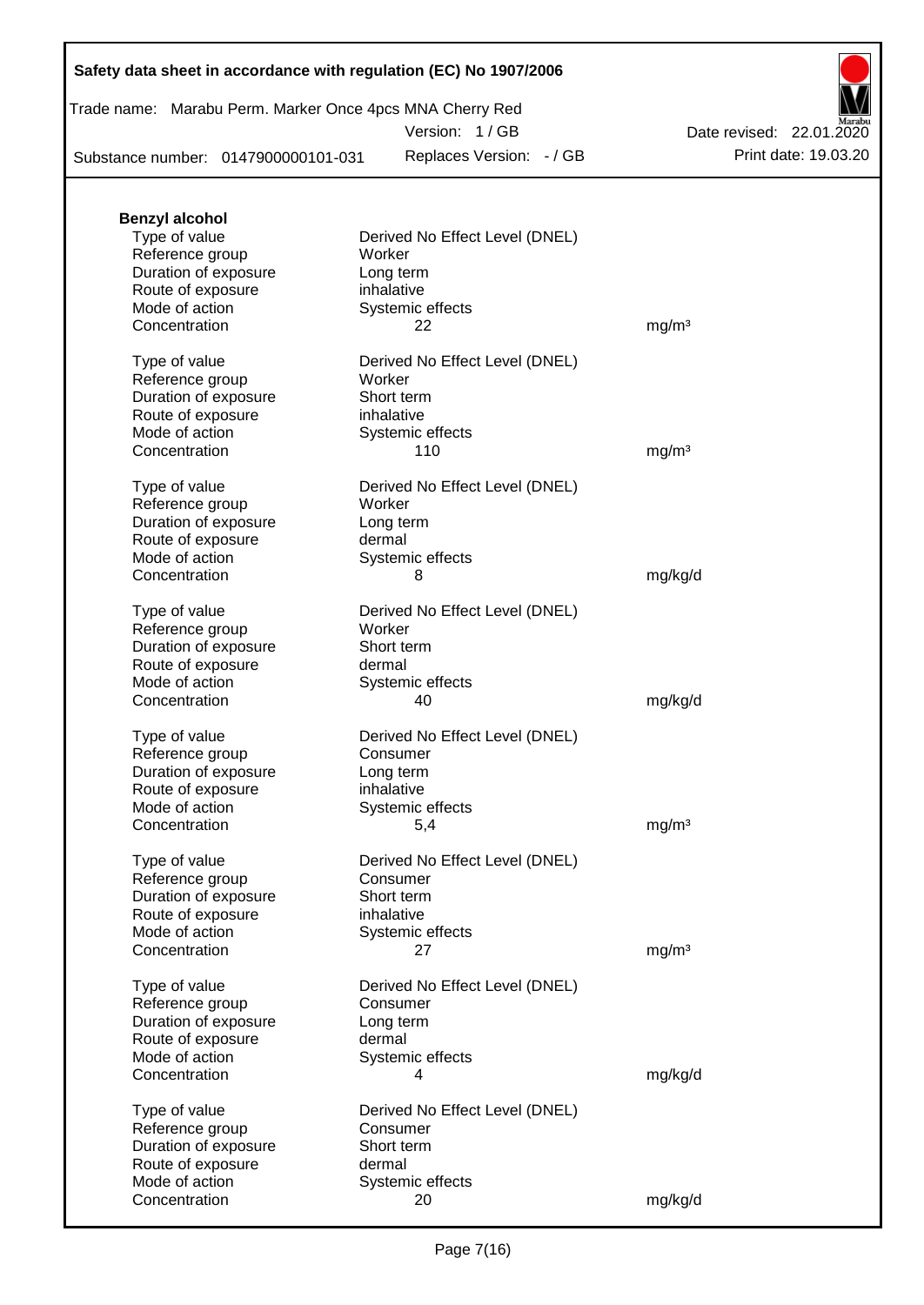| Trade name: Marabu Perm. Marker Once 4pcs MNA Cherry Red |             |                                |                          |
|----------------------------------------------------------|-------------|--------------------------------|--------------------------|
|                                                          |             | Version: 1/GB                  | Date revised: 22.01.2020 |
| Substance number: 0147900000101-031                      |             | Replaces Version: - / GB       | Print date: 19.03.20     |
| Type of value                                            |             | Derived No Effect Level (DNEL) |                          |
| Reference group                                          |             | Consumer                       |                          |
| Duration of exposure                                     |             | Long term                      |                          |
| Route of exposure                                        | oral        |                                |                          |
| Mode of action                                           |             | Systemic effects               |                          |
| Concentration                                            |             | 4                              | mg/kg/d                  |
| Type of value                                            |             | Derived No Effect Level (DNEL) |                          |
| Reference group                                          |             | Consumer                       |                          |
| Duration of exposure                                     |             | Short term                     |                          |
| Route of exposure                                        | oral        |                                |                          |
| Mode of action                                           |             | Systemic effects               |                          |
| Concentration                                            |             | 20                             | mg/kg/d                  |
| <b>Predicted No Effect Concentration (PNEC)</b>          |             |                                |                          |
| <b>Ethanol</b>                                           |             |                                |                          |
| Type of value                                            | <b>PNEC</b> |                                |                          |
| <b>Type</b>                                              |             | Freshwater                     |                          |
| Concentration                                            |             | 0,96                           | mg/l                     |
| Type of value                                            | <b>PNEC</b> |                                |                          |
| <b>Type</b>                                              |             | Saltwater                      |                          |
| Concentration                                            |             | 0,79                           | mg/l                     |
| Type of value                                            | <b>PNEC</b> |                                |                          |
| <b>Type</b>                                              |             | Water (intermittent release)   |                          |
| Concentration                                            |             | 2,75                           | mg/l                     |
| Type of value                                            | <b>PNEC</b> |                                |                          |
| <b>Type</b>                                              |             | Sewage treatment plant (STP)   |                          |
| Concentration                                            |             | 580                            | mg/l                     |
| Type of value                                            | <b>PNEC</b> |                                |                          |
| <b>Type</b>                                              |             | Freshwater sediment            |                          |
| Concentration                                            |             | 3,6                            | mg/kg                    |
| Type of value                                            | <b>PNEC</b> |                                |                          |
| <b>Type</b>                                              |             | Marine sediment                |                          |
| Concentration                                            |             | 2,9                            | mg/kg                    |
| Type of value                                            | <b>PNEC</b> |                                |                          |
| <b>Type</b>                                              | Soil        |                                |                          |
| Concentration                                            |             | 0,63                           | mg/kg                    |
|                                                          |             |                                |                          |
| 1-Methoxy-2-propanol<br>Type of value                    | <b>PNEC</b> |                                |                          |
| <b>Type</b>                                              |             | Freshwater                     |                          |
| Concentration                                            |             | 10                             | mg/l                     |
| Type of value                                            | <b>PNEC</b> |                                |                          |
| <b>Type</b>                                              | Water       |                                |                          |
| Concentration                                            |             | 41,6                           | mg/kg                    |
| Type of value                                            | <b>PNEC</b> |                                |                          |
| <b>Type</b>                                              |             | Sediment                       |                          |
| Concentration                                            |             | 41,6                           | mg/kg                    |

Г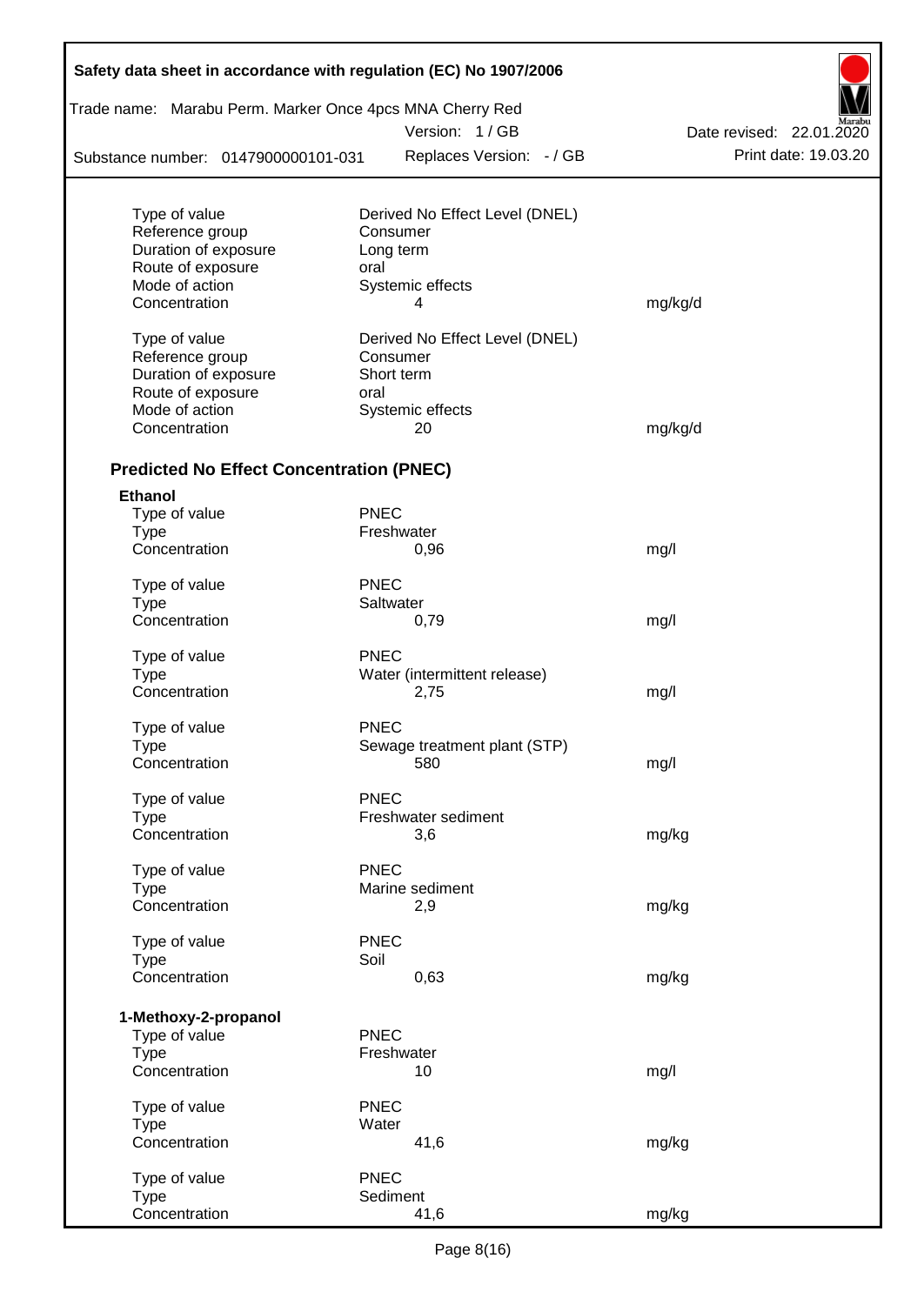|                                     |             | Trade name: Marabu Perm. Marker Once 4pcs MNA Cherry Red<br>Version: 1/GB | Date revised: 22.01.2020 |
|-------------------------------------|-------------|---------------------------------------------------------------------------|--------------------------|
| Substance number: 0147900000101-031 |             | Replaces Version: - / GB                                                  | Print date: 19.03.20     |
| Type of value                       | <b>PNEC</b> |                                                                           |                          |
| <b>Type</b>                         |             | Marine sediment                                                           |                          |
| Concentration                       |             | 4,17                                                                      | mg/kg                    |
| Type of value                       | <b>PNEC</b> |                                                                           |                          |
| <b>Type</b>                         | Soil        |                                                                           |                          |
| Concentration                       |             | 2,47                                                                      | mg/kg                    |
| Type of value                       | <b>PNEC</b> |                                                                           |                          |
| <b>Type</b>                         |             | Sewage treatment plant (STP)                                              |                          |
| Concentration                       |             | 100                                                                       | mg/l                     |
| <b>Benzyl alcohol</b>               |             |                                                                           |                          |
| Type of value                       | <b>PNEC</b> |                                                                           |                          |
| <b>Type</b>                         |             | Freshwater                                                                |                          |
| Concentration                       |             | 1                                                                         | mg/l                     |
| Type of value                       | <b>PNEC</b> |                                                                           |                          |
| <b>Type</b>                         |             | Saltwater                                                                 |                          |
| Concentration                       |             | 0,1                                                                       | mg/l                     |
| Type of value                       | <b>PNEC</b> |                                                                           |                          |
| <b>Type</b>                         |             | Water (intermittent release)                                              |                          |
| Concentration                       |             | 2,3                                                                       | mg/l                     |
| Type of value                       | <b>PNEC</b> |                                                                           |                          |
| <b>Type</b>                         |             | Sewage treatment plant (STP)                                              |                          |
| Concentration                       |             | 39                                                                        | mg/l                     |
| Type of value                       | <b>PNEC</b> |                                                                           |                          |
| Type                                |             | Freshwater sediment                                                       |                          |
| Concentration                       |             | 5,27                                                                      | mg/kg                    |
| Type of value                       | <b>PNEC</b> |                                                                           |                          |
| <b>Type</b>                         |             | Marine sediment                                                           |                          |
| Concentration                       |             | 0,527                                                                     | mg/kg                    |
| Type of value                       | <b>PNEC</b> |                                                                           |                          |
| <b>Type</b>                         | Soil        |                                                                           |                          |
| Concentration                       |             | 0,456                                                                     | mg/kg                    |

## **8.2. Exposure controls**

#### **Exposure controls**

Provide adequate ventilation. Where reasonably practicable this should be achieved by the use of local exhaust ventilation and good general extraction. If these are not sufficient to maintain concentrations of particulates and solvent vapour below the OEL, suitable respiratory protection must be worn.

#### **Respiratory protection**

If workers are exposed to concentrations above the exposure limit they must use appropriate, certified respirators. Full mask, filter A

### **Hand protection**

There is no one glove material or combination of materials that will give unlimited resistance to any individual or combination of chemicals.

For prolonged or repeated handling nitrile rubber gloves with textile undergloves are required. Material thickness  $\rightarrow$  0.5 mm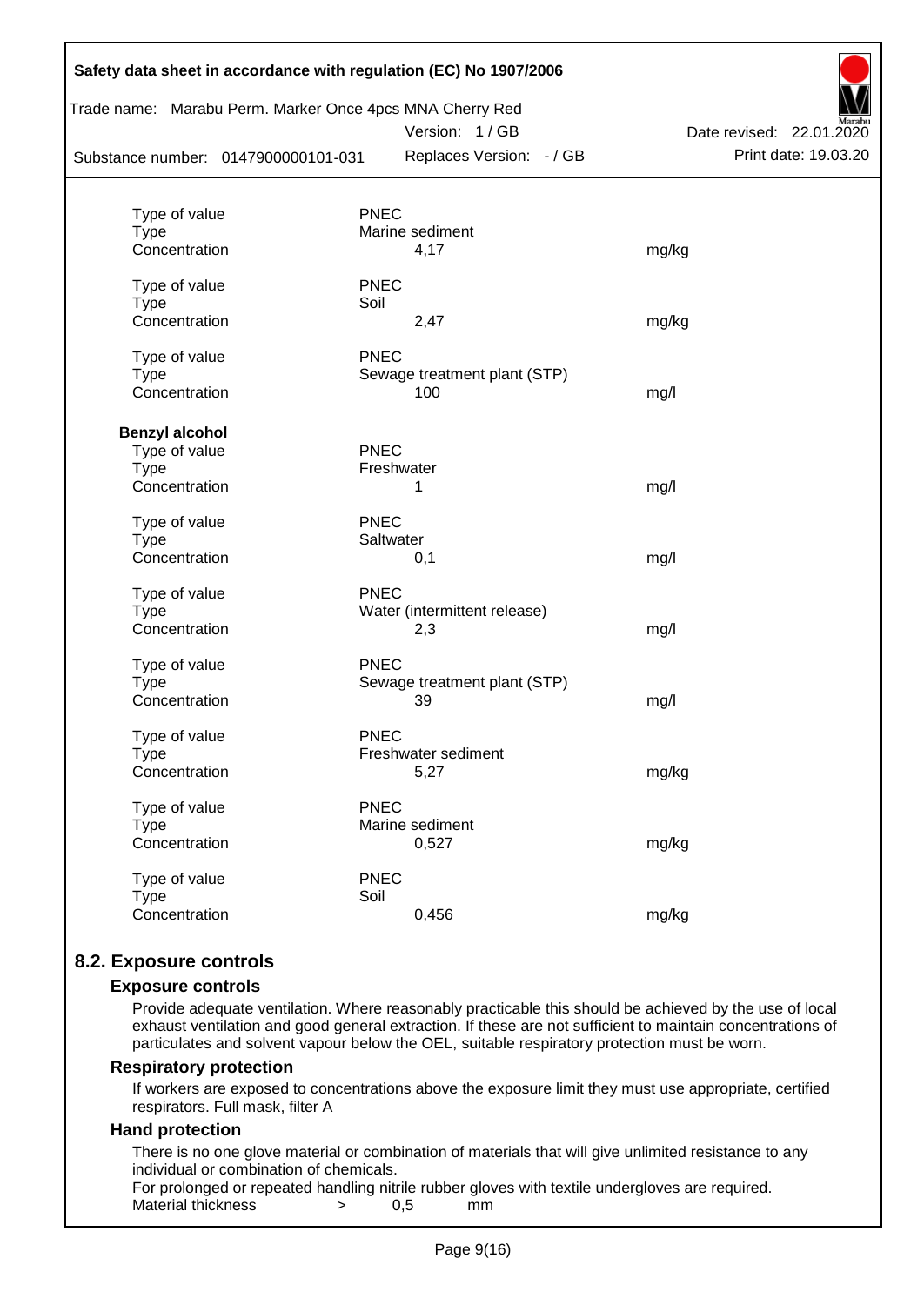| Safety data sheet in accordance with regulation (EC) No 1907/2006                                                                                                                                                                                                                                                                                                                                                                                                                                                      |                                                 |    |     |                                                                                                                                                                                                            |
|------------------------------------------------------------------------------------------------------------------------------------------------------------------------------------------------------------------------------------------------------------------------------------------------------------------------------------------------------------------------------------------------------------------------------------------------------------------------------------------------------------------------|-------------------------------------------------|----|-----|------------------------------------------------------------------------------------------------------------------------------------------------------------------------------------------------------------|
| Trade name: Marabu Perm. Marker Once 4pcs MNA Cherry Red                                                                                                                                                                                                                                                                                                                                                                                                                                                               | Version: 1/GB                                   |    |     | Date revised: 22.01.2020                                                                                                                                                                                   |
| Substance number: 0147900000101-031                                                                                                                                                                                                                                                                                                                                                                                                                                                                                    | Replaces Version: - / GB                        |    |     | Print date: 19.03.20                                                                                                                                                                                       |
| Breakthrough time<br>$\,<\,$<br>The breakthrough time must be greater than the end use time of the product.<br>replacement must be followed.<br>Gloves should be replaced regularly and if there is any sign of damage to the glove material.<br>Always ensure that gloves are free from defects and that they are stored and used correctly.<br>maintenance.<br>Barrier creams may help to protect the exposed areas of the skin, they should however not be applied<br>once exposure has occurred.<br>Eye protection | 30<br>min                                       |    |     | The instructions and information provided by the glove manufacturer on use, storage, maintenance and<br>The performance or effectiveness of the glove may be reduced by physical/ chemical damage and poor |
| Use safety eyewear designed to protect against splash of liquids.                                                                                                                                                                                                                                                                                                                                                                                                                                                      |                                                 |    |     |                                                                                                                                                                                                            |
| <b>Body protection</b>                                                                                                                                                                                                                                                                                                                                                                                                                                                                                                 |                                                 |    |     |                                                                                                                                                                                                            |
| Cotton or cotton/synthetic overalls or coveralls are normally suitable.                                                                                                                                                                                                                                                                                                                                                                                                                                                |                                                 |    |     |                                                                                                                                                                                                            |
|                                                                                                                                                                                                                                                                                                                                                                                                                                                                                                                        |                                                 |    |     |                                                                                                                                                                                                            |
| <b>SECTION 9: Physical and chemical properties</b>                                                                                                                                                                                                                                                                                                                                                                                                                                                                     |                                                 |    |     |                                                                                                                                                                                                            |
| 9.1. Information on basic physical and chemical properties                                                                                                                                                                                                                                                                                                                                                                                                                                                             |                                                 |    |     |                                                                                                                                                                                                            |
| <b>Form</b>                                                                                                                                                                                                                                                                                                                                                                                                                                                                                                            | liquid                                          |    |     |                                                                                                                                                                                                            |
| <b>Colour</b>                                                                                                                                                                                                                                                                                                                                                                                                                                                                                                          | coloured                                        |    |     |                                                                                                                                                                                                            |
| <b>Odour</b>                                                                                                                                                                                                                                                                                                                                                                                                                                                                                                           | mild, alcoholic                                 |    |     |                                                                                                                                                                                                            |
| <b>Odour threshold</b>                                                                                                                                                                                                                                                                                                                                                                                                                                                                                                 |                                                 |    |     |                                                                                                                                                                                                            |
| Remarks                                                                                                                                                                                                                                                                                                                                                                                                                                                                                                                | No data available                               |    |     |                                                                                                                                                                                                            |
| pH value                                                                                                                                                                                                                                                                                                                                                                                                                                                                                                               |                                                 |    |     |                                                                                                                                                                                                            |
| Value                                                                                                                                                                                                                                                                                                                                                                                                                                                                                                                  | 5,5                                             | to | 7,5 |                                                                                                                                                                                                            |
| <b>Melting point</b><br>Remarks                                                                                                                                                                                                                                                                                                                                                                                                                                                                                        | not determined                                  |    |     |                                                                                                                                                                                                            |
| <b>Freezing point</b>                                                                                                                                                                                                                                                                                                                                                                                                                                                                                                  |                                                 |    |     |                                                                                                                                                                                                            |
| Remarks                                                                                                                                                                                                                                                                                                                                                                                                                                                                                                                | not determined                                  |    |     |                                                                                                                                                                                                            |
| Initial boiling point and boiling range                                                                                                                                                                                                                                                                                                                                                                                                                                                                                |                                                 |    |     |                                                                                                                                                                                                            |
| Value                                                                                                                                                                                                                                                                                                                                                                                                                                                                                                                  | 80                                              | to | 90  | $^{\circ}C$                                                                                                                                                                                                |
| <b>Flash point</b>                                                                                                                                                                                                                                                                                                                                                                                                                                                                                                     |                                                 |    |     |                                                                                                                                                                                                            |
| Value                                                                                                                                                                                                                                                                                                                                                                                                                                                                                                                  | 35                                              |    |     | °C                                                                                                                                                                                                         |
| Method                                                                                                                                                                                                                                                                                                                                                                                                                                                                                                                 | ASTM D 6450 (CCCFP)                             |    |     |                                                                                                                                                                                                            |
| Evaporation rate (ether $= 1$ ) :                                                                                                                                                                                                                                                                                                                                                                                                                                                                                      |                                                 |    |     |                                                                                                                                                                                                            |
| Remarks                                                                                                                                                                                                                                                                                                                                                                                                                                                                                                                | not determined                                  |    |     |                                                                                                                                                                                                            |
| <b>Flammability (solid, gas)</b><br>Not applicable                                                                                                                                                                                                                                                                                                                                                                                                                                                                     |                                                 |    |     |                                                                                                                                                                                                            |
| Upper/lower flammability or explosive limits                                                                                                                                                                                                                                                                                                                                                                                                                                                                           |                                                 |    |     |                                                                                                                                                                                                            |
| Lower explosion limit<br>Upper explosion limit<br>Source                                                                                                                                                                                                                                                                                                                                                                                                                                                               | 1,5<br>appr.<br>15<br>appr.<br>Literature value |    |     | %(V)<br>%(V)                                                                                                                                                                                               |
| <b>Vapour density</b>                                                                                                                                                                                                                                                                                                                                                                                                                                                                                                  |                                                 |    |     |                                                                                                                                                                                                            |
| Remarks                                                                                                                                                                                                                                                                                                                                                                                                                                                                                                                | not determined                                  |    |     |                                                                                                                                                                                                            |
| <b>Density</b>                                                                                                                                                                                                                                                                                                                                                                                                                                                                                                         |                                                 |    |     |                                                                                                                                                                                                            |
| Remarks                                                                                                                                                                                                                                                                                                                                                                                                                                                                                                                | not determined                                  |    |     |                                                                                                                                                                                                            |
| Solubility in water                                                                                                                                                                                                                                                                                                                                                                                                                                                                                                    |                                                 |    |     |                                                                                                                                                                                                            |
| Remarks                                                                                                                                                                                                                                                                                                                                                                                                                                                                                                                | partially miscible                              |    |     |                                                                                                                                                                                                            |
| <b>Partition coefficient: n-octanol/water</b>                                                                                                                                                                                                                                                                                                                                                                                                                                                                          |                                                 |    |     |                                                                                                                                                                                                            |
|                                                                                                                                                                                                                                                                                                                                                                                                                                                                                                                        |                                                 |    |     |                                                                                                                                                                                                            |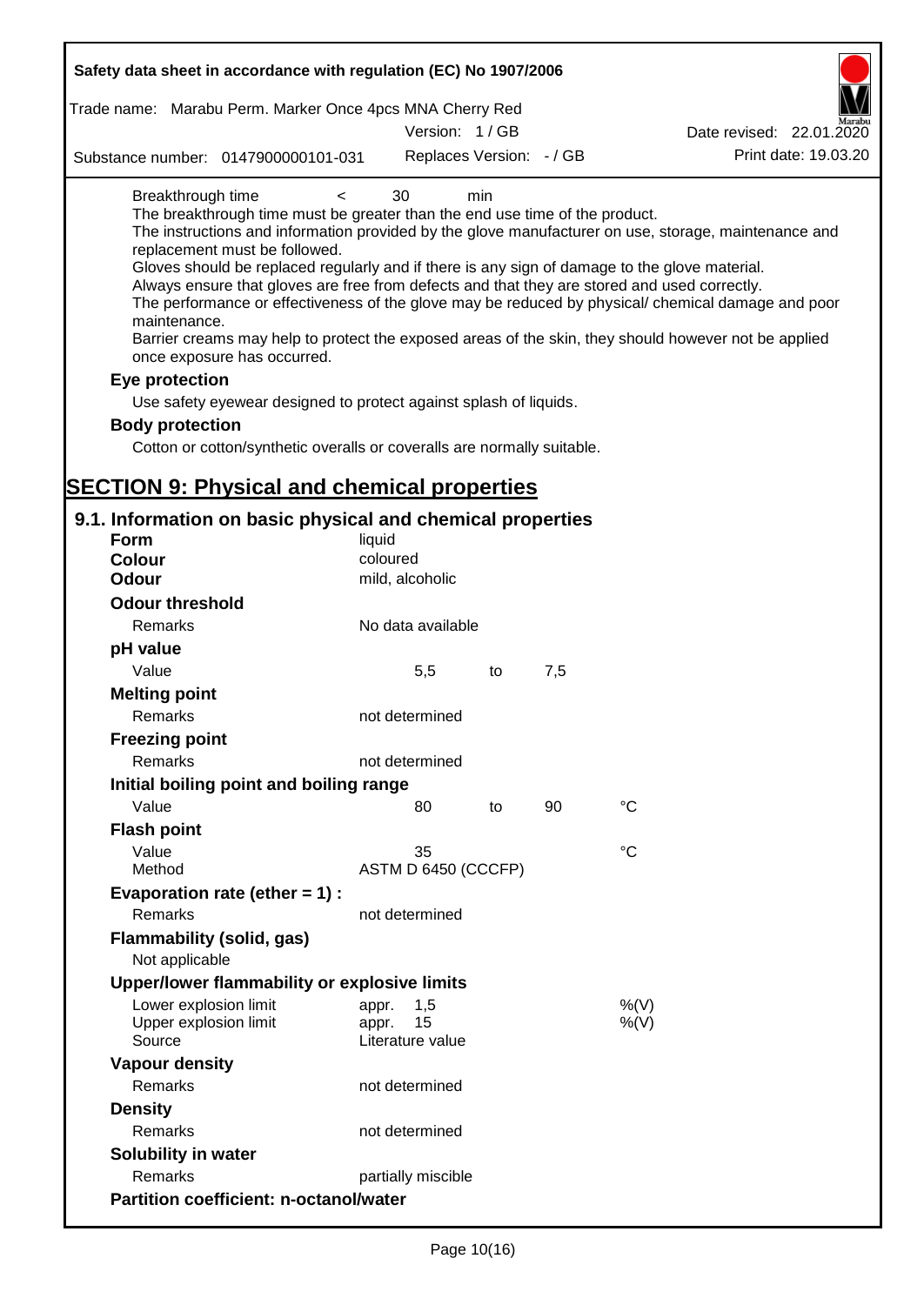| Safety data sheet in accordance with regulation (EC) No 1907/2006 |                                                                                                  |            |                                                  |    |   |             |                                                                                                        |
|-------------------------------------------------------------------|--------------------------------------------------------------------------------------------------|------------|--------------------------------------------------|----|---|-------------|--------------------------------------------------------------------------------------------------------|
| Trade name: Marabu Perm. Marker Once 4pcs MNA Cherry Red          |                                                                                                  |            | Version: 1/GB                                    |    |   |             | Date revised: 22.01.2020                                                                               |
| Substance number: 0147900000101-031                               |                                                                                                  |            | Replaces Version: - / GB                         |    |   |             | Print date: 19.03.20                                                                                   |
| Remarks                                                           |                                                                                                  |            | Not applicable                                   |    |   |             |                                                                                                        |
| Ignition temperature                                              |                                                                                                  |            |                                                  |    |   |             |                                                                                                        |
| Value                                                             |                                                                                                  | appr.      | 287                                              |    |   | $^{\circ}C$ |                                                                                                        |
| Source                                                            |                                                                                                  |            | Literature value                                 |    |   |             |                                                                                                        |
| <b>Viscosity</b>                                                  |                                                                                                  |            |                                                  |    |   |             |                                                                                                        |
| Value                                                             |                                                                                                  |            | 3                                                | to | 6 | mPa.s       |                                                                                                        |
| <b>Efflux time</b>                                                |                                                                                                  |            |                                                  |    |   |             |                                                                                                        |
| Remarks                                                           |                                                                                                  |            | not determined                                   |    |   |             |                                                                                                        |
| <b>Explosive properties</b>                                       |                                                                                                  |            |                                                  |    |   |             |                                                                                                        |
| evaluation                                                        |                                                                                                  | no         |                                                  |    |   |             |                                                                                                        |
| <b>Oxidising properties</b>                                       |                                                                                                  |            |                                                  |    |   |             |                                                                                                        |
| evaluation                                                        |                                                                                                  | None known |                                                  |    |   |             |                                                                                                        |
| 9.2. Other information                                            |                                                                                                  |            |                                                  |    |   |             |                                                                                                        |
| <b>Other information</b>                                          |                                                                                                  |            |                                                  |    |   |             |                                                                                                        |
|                                                                   |                                                                                                  |            |                                                  |    |   |             | The physical specifications are approximate values and refer to the used safety relevant component(s). |
| <b>SECTION 10: Stability and reactivity</b>                       |                                                                                                  |            |                                                  |    |   |             |                                                                                                        |
| 10.1. Reactivity                                                  | No hazardous reactions when stored and handled according to prescribed instructions.             |            |                                                  |    |   |             |                                                                                                        |
| 10.2. Chemical stability                                          | Stable under recommended storage and handling conditions (see section 7).                        |            |                                                  |    |   |             |                                                                                                        |
| 10.3. Possibility of hazardous reactions<br>exothermic reactions. | Keep away from oxidising agents, strongly alkaline and strongly acid materials in order to avoid |            |                                                  |    |   |             |                                                                                                        |
| 10.4. Conditions to avoid                                         | When exposed to high temperatures may produce hazardous decomposition products.                  |            |                                                  |    |   |             |                                                                                                        |
| 10.5. Incompatible materials                                      | No hazardous reactions when stored and handled according to prescribed instructions.             |            |                                                  |    |   |             |                                                                                                        |
| 10.6. Hazardous decomposition products                            | See chapter 5.2 (Firefighting measures - Special hazards arising from the substance or mixture). |            |                                                  |    |   |             |                                                                                                        |
| <b>SECTION 11: Toxicological information</b>                      |                                                                                                  |            |                                                  |    |   |             |                                                                                                        |
| 11.1. Information on toxicological effects                        |                                                                                                  |            |                                                  |    |   |             |                                                                                                        |
| <b>Acute oral toxicity</b>                                        |                                                                                                  |            |                                                  |    |   |             |                                                                                                        |
| <b>ATE</b>                                                        | $\geq$                                                                                           |            | 2.000                                            |    |   | mg/kg       |                                                                                                        |
| Method                                                            |                                                                                                  |            | calculated value (Regulation (EC) No. 1272/2008) |    |   |             |                                                                                                        |
|                                                                   | <b>Acute oral toxicity (Components)</b>                                                          |            |                                                  |    |   |             |                                                                                                        |
| 1-Methoxy-2-propanol                                              |                                                                                                  |            |                                                  |    |   |             |                                                                                                        |
| <b>Species</b>                                                    | rat                                                                                              |            |                                                  |    |   |             |                                                                                                        |
| LD50                                                              |                                                                                                  |            | 5200                                             |    |   | mg/kg       |                                                                                                        |
| <b>Benzyl alcohol</b><br><b>Species</b>                           | rat                                                                                              |            |                                                  |    |   |             |                                                                                                        |
| LD50                                                              |                                                                                                  |            | 1620                                             |    |   | mg/kg       |                                                                                                        |
| <b>Acute dermal toxicity</b>                                      |                                                                                                  |            |                                                  |    |   |             |                                                                                                        |
| Remarks                                                           |                                                                                                  |            |                                                  |    |   |             | Based on available data, the classification criteria are not met.                                      |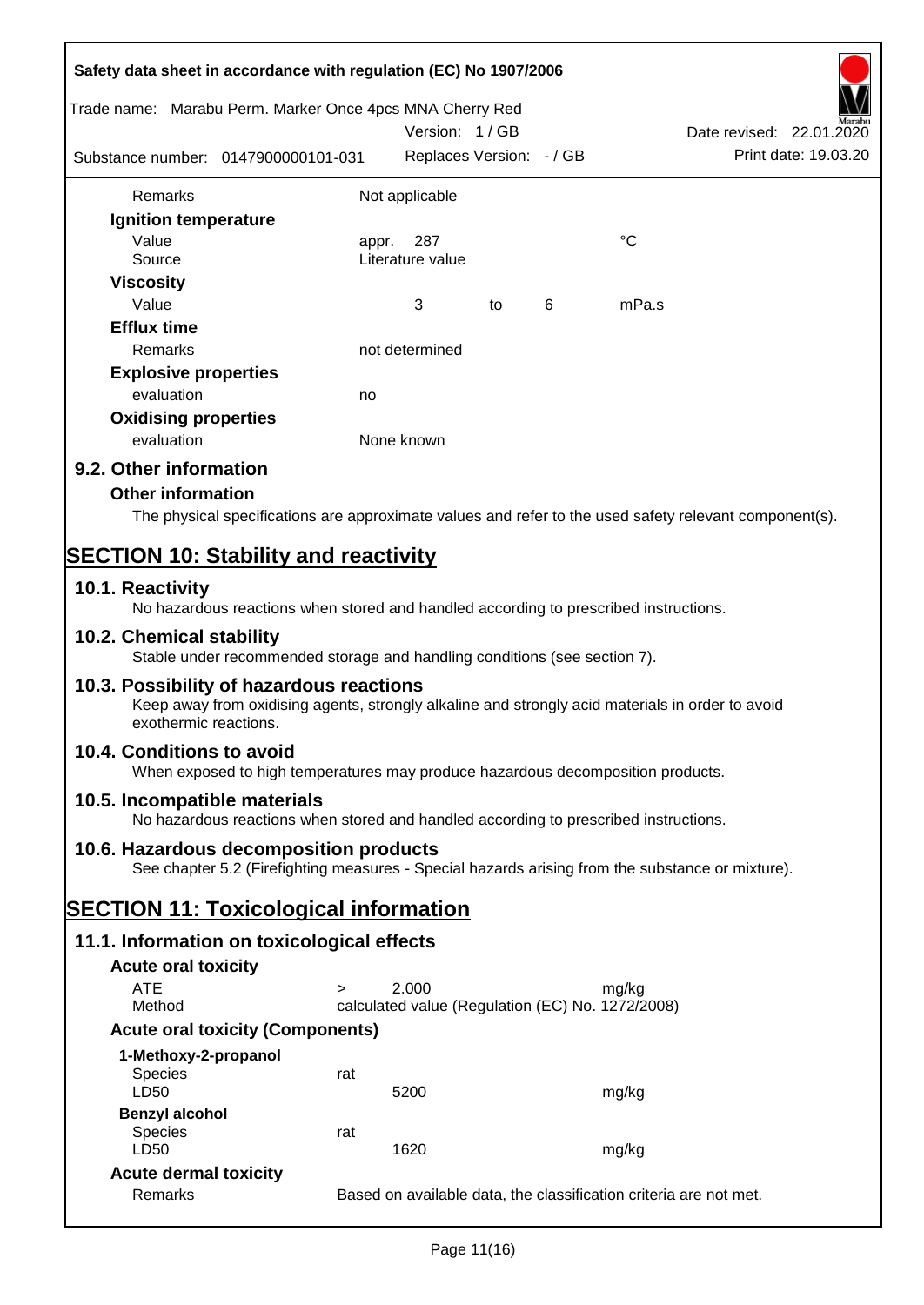| Trade name: Marabu Perm. Marker Once 4pcs MNA Cherry Red<br>Substance number: 0147900000101-031                                                                                                        |                       |            | Version: 1/GB<br>Replaces Version: - / GB |                                                  | Date revised: 22.01.2020<br>Print date: 19.03.20                                                                                                                                                            |
|--------------------------------------------------------------------------------------------------------------------------------------------------------------------------------------------------------|-----------------------|------------|-------------------------------------------|--------------------------------------------------|-------------------------------------------------------------------------------------------------------------------------------------------------------------------------------------------------------------|
| <b>Acute dermal toxicity (Components)</b>                                                                                                                                                              |                       |            |                                           |                                                  |                                                                                                                                                                                                             |
| 1-Methoxy-2-propanol                                                                                                                                                                                   |                       |            |                                           |                                                  |                                                                                                                                                                                                             |
| <b>Species</b><br>LD50                                                                                                                                                                                 | rabbit                | 14000      |                                           | mg/kg                                            |                                                                                                                                                                                                             |
| <b>Acute inhalational toxicity</b>                                                                                                                                                                     |                       |            |                                           |                                                  |                                                                                                                                                                                                             |
| <b>ATE</b>                                                                                                                                                                                             | $\geq$                | 20         |                                           | mg/l                                             |                                                                                                                                                                                                             |
| Administration/Form<br>Method<br>Remarks                                                                                                                                                               | Vapors                |            |                                           | calculated value (Regulation (EC) No. 1272/2008) | Based on available data, the classification criteria are not met.                                                                                                                                           |
| <b>Acute inhalative toxicity (Components)</b>                                                                                                                                                          |                       |            |                                           |                                                  |                                                                                                                                                                                                             |
|                                                                                                                                                                                                        |                       |            |                                           |                                                  |                                                                                                                                                                                                             |
| <b>Benzyl alcohol</b><br>Species<br>LD <sub>0</sub>                                                                                                                                                    | rat                   | 4,178<br>4 |                                           | mg/l                                             |                                                                                                                                                                                                             |
| Duration of exposure<br>Administration/Form<br>Method                                                                                                                                                  | Dust/Mist<br>OECD 403 |            | h                                         |                                                  |                                                                                                                                                                                                             |
| <b>Benzyl alcohol</b><br>Species                                                                                                                                                                       | rat                   |            |                                           |                                                  |                                                                                                                                                                                                             |
| LD50                                                                                                                                                                                                   | $\geq$                | 5          |                                           | mg/l                                             |                                                                                                                                                                                                             |
| Duration of exposure<br>Administration/Form<br>Method                                                                                                                                                  | Dust/Mist<br>OECD 403 | 4          | h                                         |                                                  |                                                                                                                                                                                                             |
| <b>Skin corrosion/irritation</b>                                                                                                                                                                       |                       |            |                                           |                                                  |                                                                                                                                                                                                             |
| Remarks                                                                                                                                                                                                |                       |            |                                           |                                                  | Based on available data, the classification criteria are not met.                                                                                                                                           |
| Serious eye damage/irritation                                                                                                                                                                          |                       |            |                                           |                                                  |                                                                                                                                                                                                             |
| evaluation                                                                                                                                                                                             | irritant              |            |                                           |                                                  |                                                                                                                                                                                                             |
| Remarks                                                                                                                                                                                                |                       |            | The classification criteria are met.      |                                                  |                                                                                                                                                                                                             |
| <b>Sensitization</b>                                                                                                                                                                                   |                       |            |                                           |                                                  |                                                                                                                                                                                                             |
| Remarks                                                                                                                                                                                                |                       |            |                                           |                                                  | Based on available data, the classification criteria are not met.                                                                                                                                           |
| <b>Mutagenicity</b>                                                                                                                                                                                    |                       |            |                                           |                                                  |                                                                                                                                                                                                             |
| Remarks                                                                                                                                                                                                |                       |            |                                           |                                                  | Based on available data, the classification criteria are not met.                                                                                                                                           |
| <b>Reproductive toxicity</b>                                                                                                                                                                           |                       |            |                                           |                                                  |                                                                                                                                                                                                             |
| Remarks                                                                                                                                                                                                |                       |            |                                           |                                                  | Based on available data, the classification criteria are not met.                                                                                                                                           |
| Carcinogenicity                                                                                                                                                                                        |                       |            |                                           |                                                  |                                                                                                                                                                                                             |
| Remarks                                                                                                                                                                                                |                       |            |                                           |                                                  | Based on available data, the classification criteria are not met.                                                                                                                                           |
| <b>Specific Target Organ Toxicity (STOT)</b>                                                                                                                                                           |                       |            |                                           |                                                  |                                                                                                                                                                                                             |
| <b>Single exposure</b><br>Remarks                                                                                                                                                                      |                       |            | The classification criteria are met.      |                                                  |                                                                                                                                                                                                             |
| evaluation                                                                                                                                                                                             |                       |            | May cause drowsiness or dizziness.        |                                                  |                                                                                                                                                                                                             |
| <b>Repeated exposure</b><br>Remarks                                                                                                                                                                    |                       |            |                                           |                                                  | Based on available data, the classification criteria are not met.                                                                                                                                           |
| <b>Aspiration hazard</b>                                                                                                                                                                               |                       |            |                                           |                                                  |                                                                                                                                                                                                             |
| Based on available data, the classification criteria are not met.                                                                                                                                      |                       |            |                                           |                                                  |                                                                                                                                                                                                             |
| <b>Experience in practice</b>                                                                                                                                                                          |                       |            |                                           |                                                  |                                                                                                                                                                                                             |
| limit may result in adverse health effects such as mucous membrane and respiratory system irritation<br>dizziness, fatigue, muscular weakness, drowsiness and in extreme cases, loss of consciousness. |                       |            |                                           |                                                  | Exposure to component solvents vapours concentration in excess of the stated occupational exposure<br>and adverse effects on kidney, liver and central nervous system. Symptoms and signs include headache, |

Solvents may cause some of the above effects by absorption through the skin. Repeated or prolonged contact with the mixture may cause removal of natural fat from the skin resulting in non-allergic contact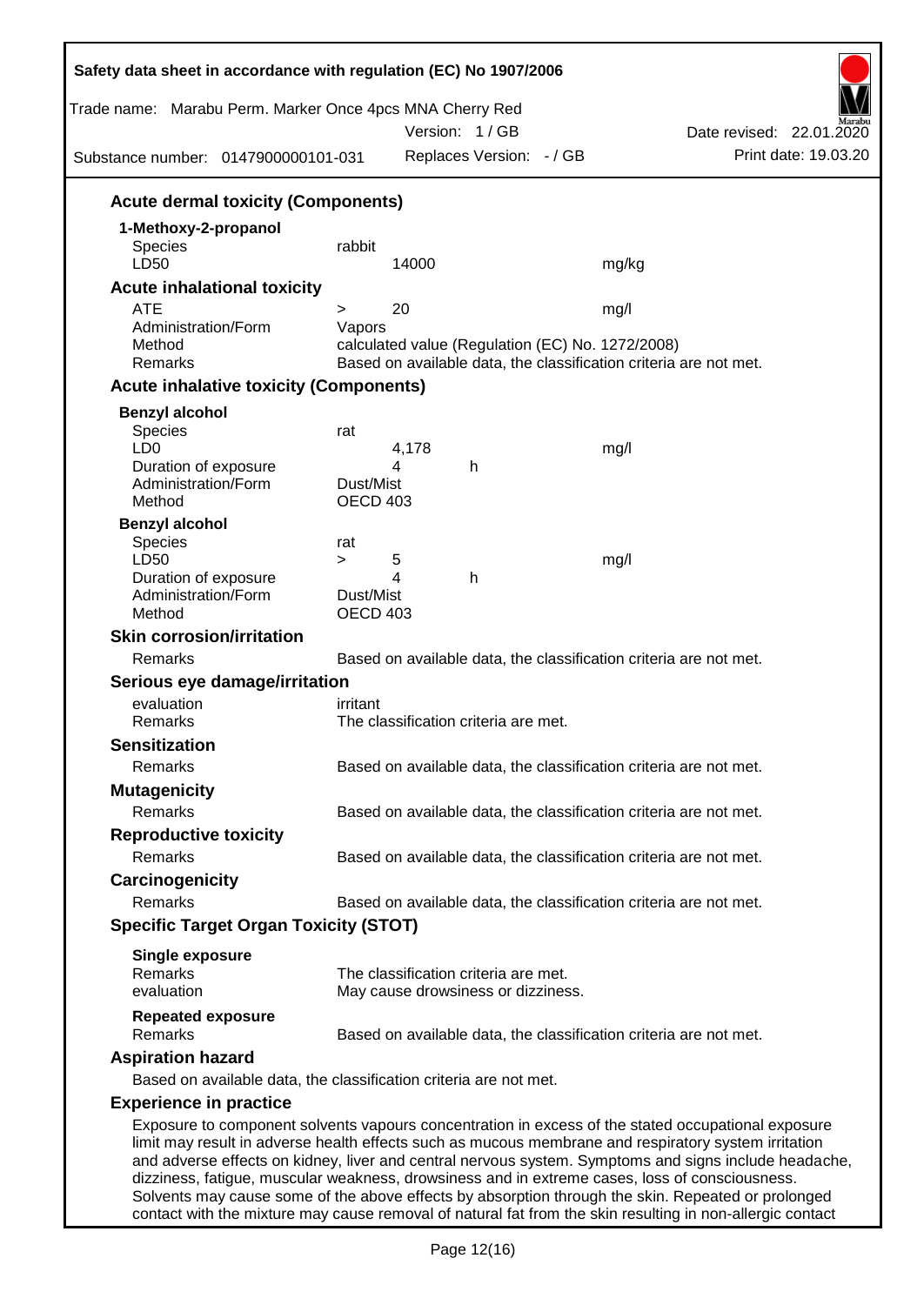| Safety data sheet in accordance with regulation (EC) No 1907/2006                                                                                                                                                                                                                                                                                                                                         |            |                              |      |                          |
|-----------------------------------------------------------------------------------------------------------------------------------------------------------------------------------------------------------------------------------------------------------------------------------------------------------------------------------------------------------------------------------------------------------|------------|------------------------------|------|--------------------------|
| Trade name: Marabu Perm. Marker Once 4pcs MNA Cherry Red                                                                                                                                                                                                                                                                                                                                                  |            |                              |      |                          |
|                                                                                                                                                                                                                                                                                                                                                                                                           |            | Version: 1/GB                |      | Date revised: 22.01.2020 |
| Substance number: 0147900000101-031                                                                                                                                                                                                                                                                                                                                                                       |            | Replaces Version: - / GB     |      | Print date: 19.03.20     |
| dermatitis and absorption through the skin. The liquid splashed in the eyes may cause irritation and<br>reversible damage. Ingestion may cause nausea, diarrhoea and vomiting. This takes into account, where<br>known, delayed and immediate effects and also chronic effects of components from short-term and<br>long-term exposure by oral, inhalation and dermal routes of exposure and eye contact. |            |                              |      |                          |
| <b>Other information</b>                                                                                                                                                                                                                                                                                                                                                                                  |            |                              |      |                          |
| There are no data available on the mixture itself.<br>The mixture has been assessed following the additivity method of the CLP Regulation (EC) No<br>1272/2008 and classified for toxicological hazards accordingly.                                                                                                                                                                                      |            |                              |      |                          |
| <b>SECTION 12: Ecological information</b>                                                                                                                                                                                                                                                                                                                                                                 |            |                              |      |                          |
| 12.1. Toxicity                                                                                                                                                                                                                                                                                                                                                                                            |            |                              |      |                          |
| <b>General information</b>                                                                                                                                                                                                                                                                                                                                                                                |            |                              |      |                          |
| There are no data available on the mixture itself. Do not allow to enter drains or water courses. The<br>mixture has been assessed following the summation method of the CLP Regulation (EC) No 1272/2008<br>and is classified for eco-toxicological properties accordingly. See Sections 2 and 3 for details.                                                                                            |            |                              |      |                          |
| <b>Fish toxicity (Components)</b>                                                                                                                                                                                                                                                                                                                                                                         |            |                              |      |                          |
| 1-Methoxy-2-propanol                                                                                                                                                                                                                                                                                                                                                                                      |            |                              |      |                          |
| <b>Species</b>                                                                                                                                                                                                                                                                                                                                                                                            |            | golden orfe (Leuciscus idus) |      |                          |
| $1 \text{ }C \Omega$<br>$\geq$<br>Duration of exposure                                                                                                                                                                                                                                                                                                                                                    | 4600<br>96 | h                            | mg/l |                          |

| EC <sub>50</sub>     | 1000 | mg/l |
|----------------------|------|------|
| Duration of exposure | 168  |      |

**Algae toxicity (Components)**

**Daphnia toxicity (Components)**

Species Daphnia magna<br>EC50 23300

Species Desmodesmus

Duration of exposure 48 h

**1-Methoxy-2-propanol**

**1-Methoxy-2-propanol**

## **Bacteria toxicity (Components)**

| 1-Methoxy-2-propanol |                  |      |
|----------------------|------------------|------|
| <b>Species</b>       | activated sludge |      |
| EC50                 | 1000             | ma/l |

EC50 23300 mg/l

## **12.2. Persistence and degradability**

#### **General information**

No data available

### **Biodegradability (Components)**

#### **1-Methoxy-2-propanol**

| Value            | 90         | %                                                  |
|------------------|------------|----------------------------------------------------|
| Duration of test | 28         |                                                    |
| evaluation       |            | Readily biodegradable (according to OECD criteria) |
| Method           | OECD 301 F |                                                    |

## **12.3. Bioaccumulative potential**

#### **General information**

There are no data available on the mixture itself.

## **Partition coefficient: n-octanol/water**

Remarks Not applicable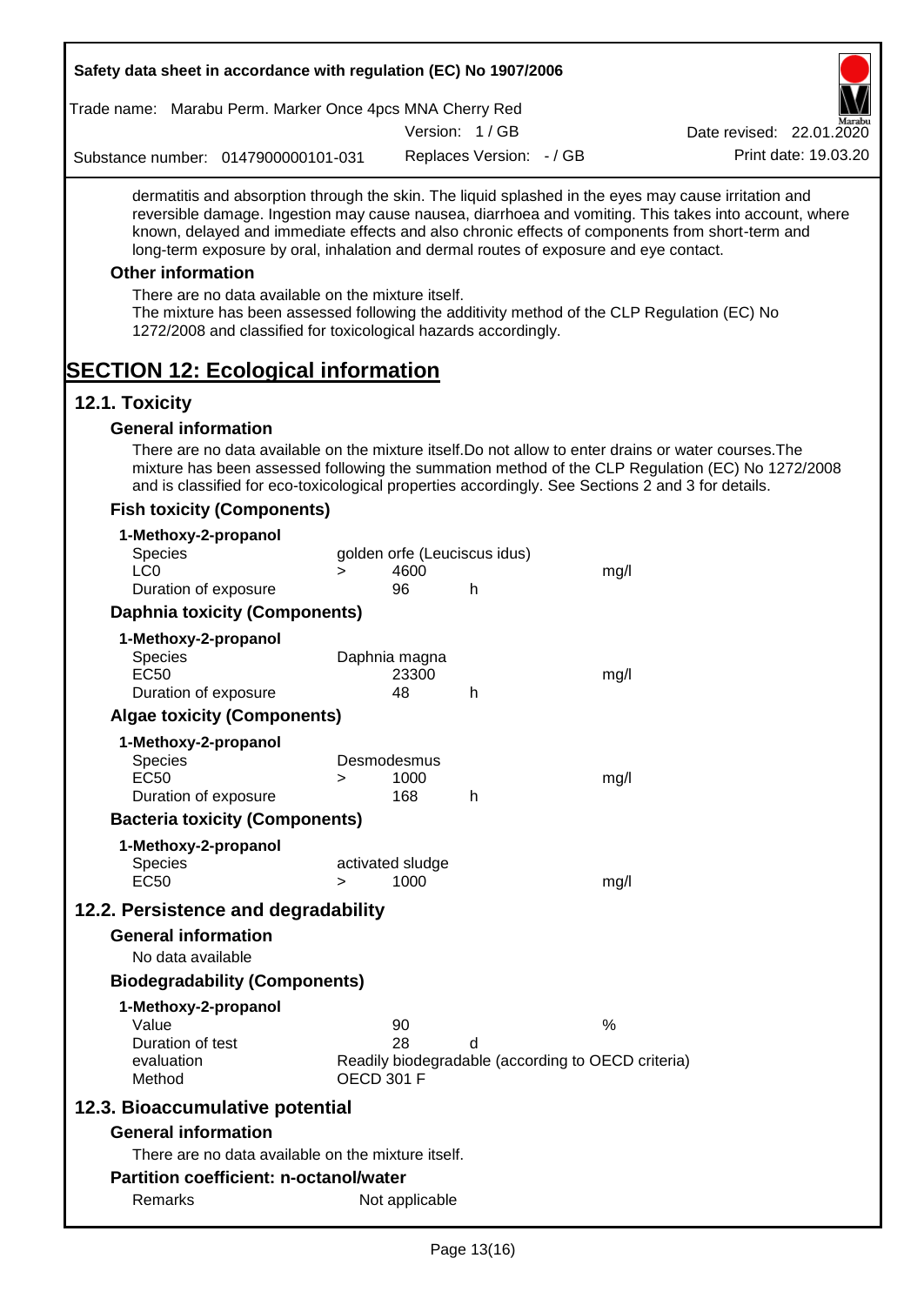Trade name: Marabu Perm. Marker Once 4pcs MNA Cherry Red

Version: 1 / GB

Substance number: 0147900000101-031

## **12.4. Mobility in soil**

## **General information**

There are no data available on the mixture itself.

## **12.5. Results of PBT and vPvB assessment**

### **General information**

There are no data available on the mixture itself.

## **12.6. Other adverse effects**

## **General information**

There are no data available on the mixture itself.

# **SECTION 13: Disposal considerations**

## **13.1. Waste treatment methods**

## **Disposal recommendations for the product**

Do not allow to enter drains or water courses. Wastes and emptied containers should be classified in accordance with relevant national regulation. The European Waste Catalogue classification of this product, when disposed of as waste is EWC waste code 08 03 12\* waste ink containing dangerous substances If this product is mixed with other wastes, the original waste product code may no longer apply and the appropriate code should be assigned. For further information contact your local waste authority.

### **Disposal recommendations for packaging**

Using information provided in this safety data sheet, advice should be obtained from the relevant waste authority on the classification of empty containers. Empty containers must be scrapped or reconditioned.

Not emptied containers are hazardous waste (waste code number 150110).

# **SECTION 14: Transport information**



Replaces Version:  $-$  / GB Print date: 19.03.20 Date revised: 22.01.2020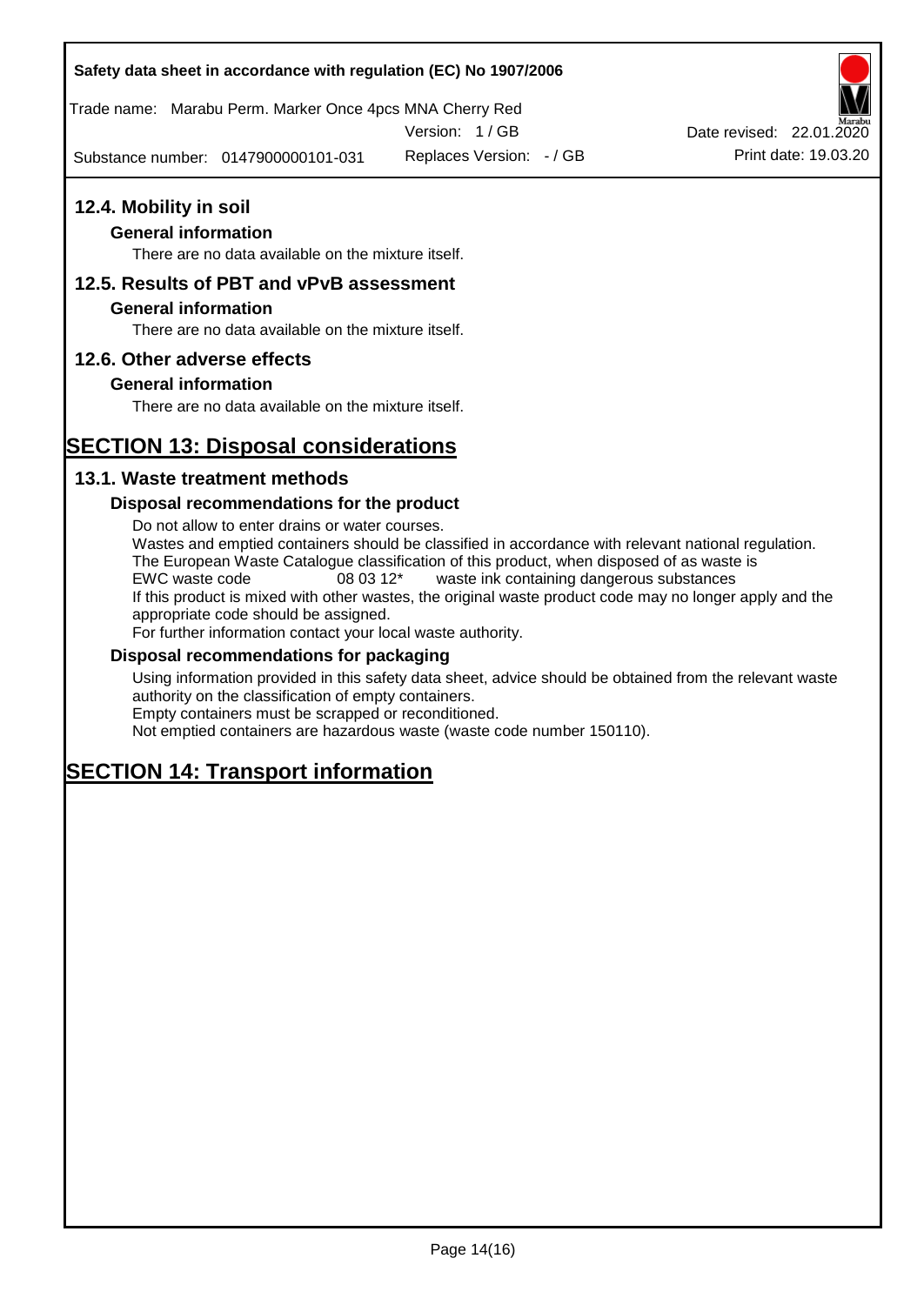## Trade name: Marabu Perm. Marker Once 4pcs MNA Cherry Red





Replaces Version:  $-$  / GB Print date: 19.03.20 Date revised: 22.01.2020

Substance number: 0147900000101-031

|                                     | <b>Land transport ADR/RID</b> | <b>Marine transport</b><br><b>IMDG/GGVSee</b> | Air transport<br><b>ICAO/IATA</b> |
|-------------------------------------|-------------------------------|-----------------------------------------------|-----------------------------------|
| Tunnel restriction code             | D/E                           |                                               |                                   |
| 14.1. UN number                     | 1263                          | 1263                                          | 1263                              |
| 14.2. UN proper shipping name       | <b>PAINT</b>                  | <b>PAINT</b>                                  | <b>PAINT</b>                      |
| 14.3. Transport hazard<br>class(es) | 3                             | 3                                             | 3                                 |
| Label                               |                               |                                               |                                   |
| 14.4. Packing group                 | Ш                             | III                                           | Ш                                 |
| Special provision                   | 640E                          |                                               |                                   |
| <b>Limited Quantity</b>             | 51                            |                                               |                                   |
| Transport category                  | 3                             |                                               |                                   |
| 14.5. Environmental hazards         |                               | no                                            |                                   |

## **Information for all modes of transport**

## **14.6. Special precautions for user**

Transport within the user's premises:

Always transport in closed containers that are upright and secure.

Ensure that persons transporting the product know what to do in the event of an accident or spillage.

## **Other information**

**14.7. Transport in bulk according to Annex II of Marpol and the IBC Code**

# no

# **SECTION 15: Regulatory information**

## **15.1. Safety, health and environmental regulations/legislation specific for the substance or mixture**

## **VOC**

VOC (EU) 75 %

## **Other information**

The product does not contain substances of very high concern (SVHC).

## **15.2. Chemical safety assessment**

For this preparation a chemical safety assessment has not been carried out.

# **SECTION 16: Other information**

**Hazard statements listed in Chapter 3**